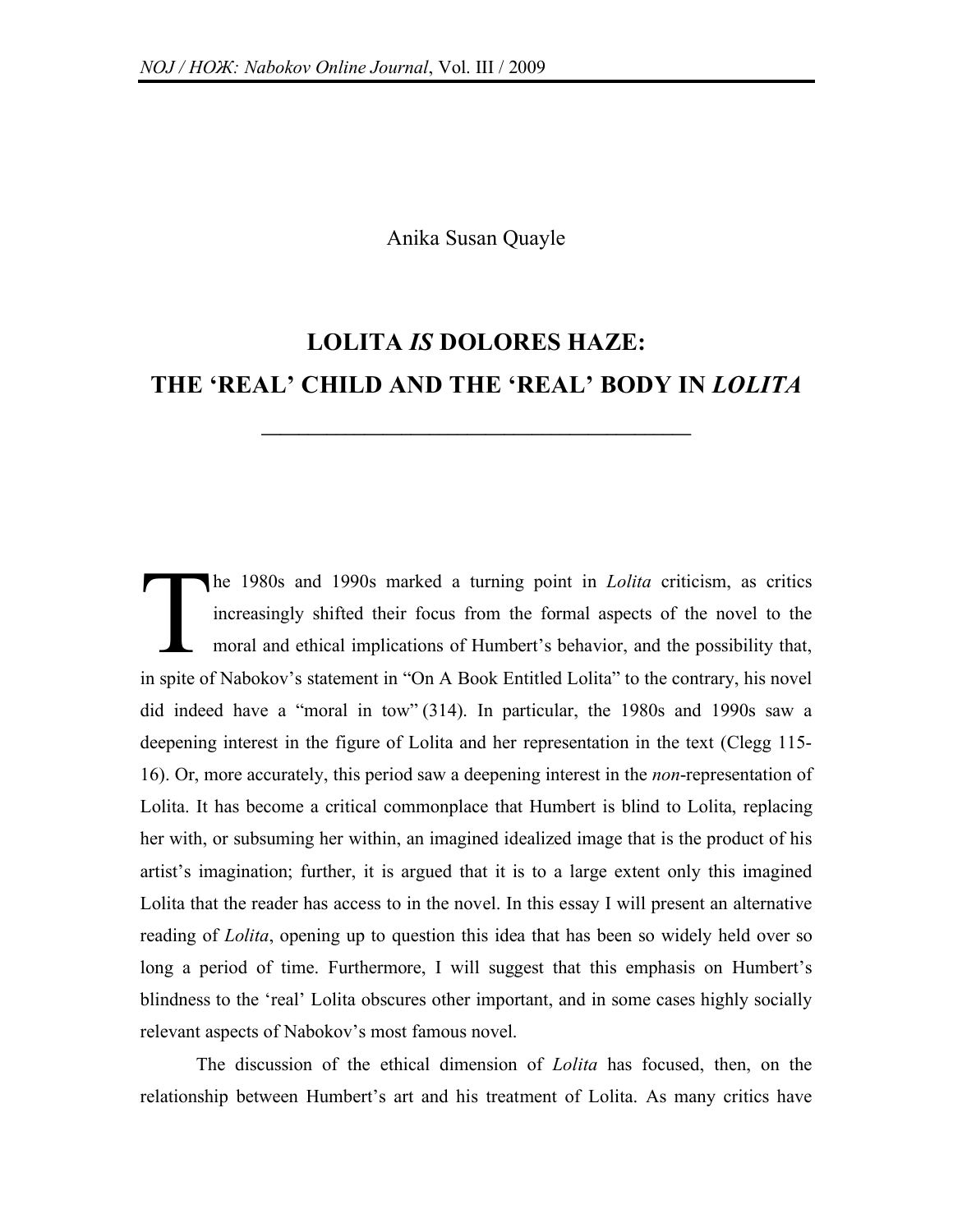noted, at various points in the novel Humbert suggests that his obsession with Lolita and his actions towards her are artistic in nature, affording him aesthetic, as opposed to carnal, bliss. For example, in describing himself on the night of his stay at The Enchanted Hunters Hotel, contemplating the rape of the unconscious Lolita, Humbert writes:

If I dwell at length on the tremors and gropings of that distant night, it is because I insist upon proving that I am not, and never was, and never could have been, a brutal scoundrel. The gentle and dreamy regions through which I crept were the patrimonies of poets – *not* crime's prowling ground.  $(131)^1$ 

He also writes that the reason he does not describe his first sexual encounter with Lolita in detail is that, "I am not concerned with so-called 'sex' at all. Anybody can imagine those elements of animality. A greater endeavor lures me on: to fix once for all the perilous magic of nymphets" (134). Many critics have taken strong exception to what they read as Humbert's attempts to justify his behavior by suggesting that his aesthetic bliss should be considered apart from, and above, common morality, and that any damage inflicted upon Lolita is justified by the aesthetic pleasure produced. They have also suggested that Nabokov intended for the reader to view this critically. For example, Linda Kauffman argues that Nabokov intends to communicate to the reader that "[a]esthetic bliss is not a criterion that compensates for those crimes; instead it is a dead end, meager consolation for the murder of Lolita's childhood" (163; see also Kauffman 151-66; Pifer 166). The majority of critics also summarily – and, I believe, correctly – dismiss as false Humbert's claim that his interest in art is separate from, or precludes, an interest in sex. Again, Linda Kauffman strongly makes this point when she writes that "Humbert's sexual craving compels him to abuse Lolita" (162; see also Sharpe 61-2; Phelan, "Living" 100, 108). Nonetheless, most critics have entertained Humbert's arguments to the extent that, if they do not see his interest in art as precluding an interest in sex or as justifying his sexual acts with Lolita, they do see art and sex as inextricably intertwined for Humbert – almost without exception critics have viewed Humbert's interest, including his erotic interest, in Lolita as in some sense driven by art and by his artistic imagination.

 <sup>1</sup> All references to *Lolita* are to: Nabokov, Vladimir. *Lolita*. London: Penguin Books, 1995.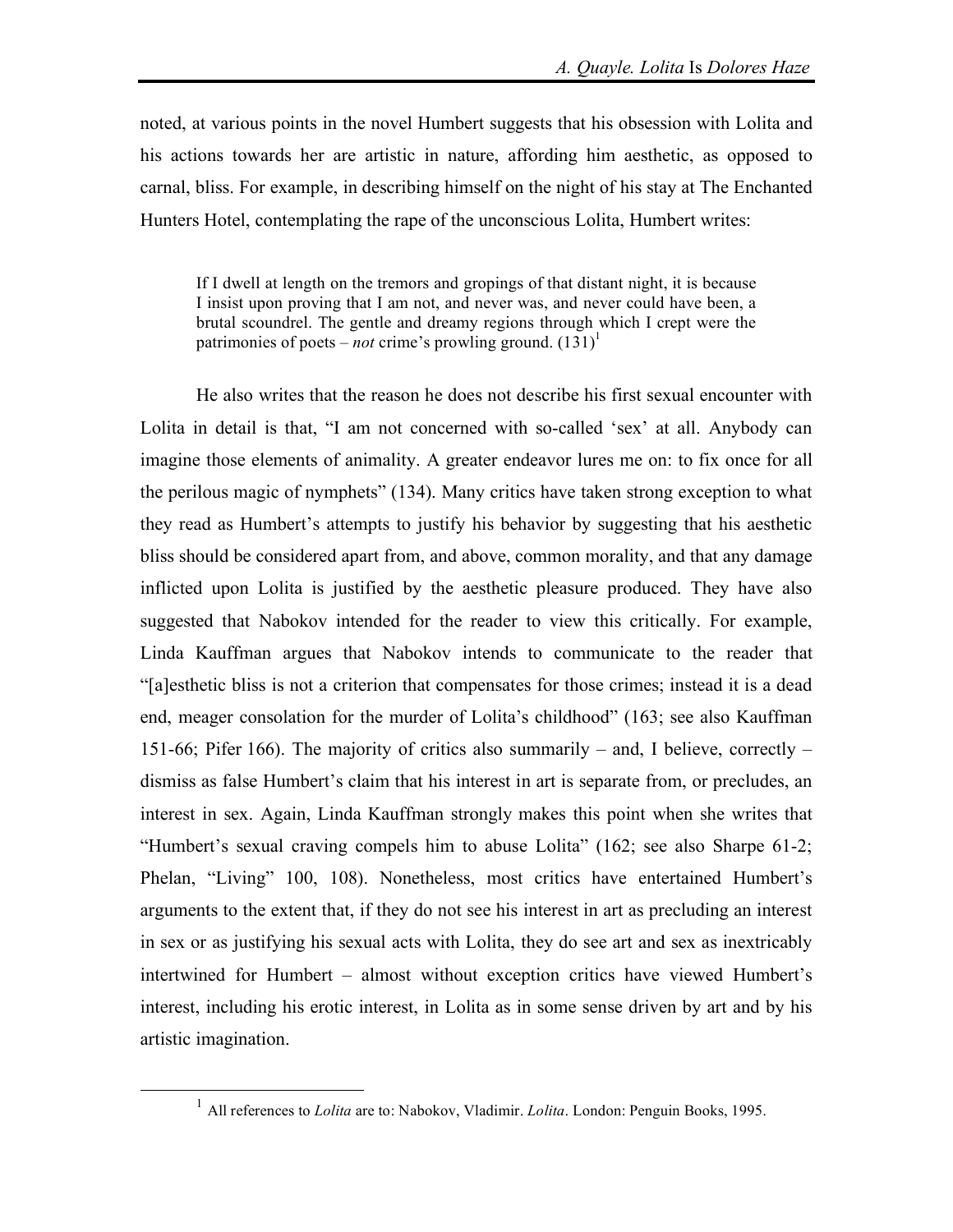As John Haegert notes, it is a critical commonplace to read *Lolita* as a book in which Humbert subordinates everything around him to his private vision – it is argued that he empties not only people, but also objects and even landscapes of their individual identities, seeing them instead in whatever manner best suits his needs (Haegert 138).<sup>2</sup> In particular, it is a critical commonplace to argue that this is what Humbert does to Lolita: it is commonly argued that Humbert is obsessed, not with Lolita herself, but with an idealized vision or image of her that is in fact a creation of his artistic imagination. Further, it is argued that Humbert is so consumed by and focused on this imagined artistic image that it obscures the 'real' girl for him; it is suggested that  $-$  at least until the end of the text, and except in small glimpses – Humbert has no awareness of Lolita's true thoughts, feelings, consciousness, or identity as an individual.<sup>3</sup> A particularly well-known proponent of this view is, again, Linda Kauffman, who writes, "From beginning to end, she remains an enigma to him... Lolita does not exist for Humbert precisely because he fails to imagine her except as a projection of his desires" (150, 155). Similarly, Michael Wood argues that "The 'actual' Lolita is the person we see Humbert can't see" (117; see also 115-16). Indeed, variations on this argument can be found in the work of the vast majority of critics who have written on any aspect of *Lolita* in the last twenty years or more. <sup>4</sup> Furthermore, it is suggested by the majority of critics that it is Humbert's blindness to the 'real' Lolita that leads or enables him to act in the way he does in relation to her. The most common argument is that Humbert is so intent on his alternative vision that he fails to notice the 'real' child's suffering (see, for example, Alexandrov 185, 190- 1), while Elisabeth Bronfen makes a somewhat different but related argument in suggesting that Humbert's vision of Lolita allows him to believe that he is inflicting his

<sup>&</sup>lt;sup>2</sup> See, for example, Tony Moore ("Seeing Through" 97,108), David Andrews (66-99), Ole Nyegaard (361), and Richard Rorty (157-64).

 $3$  This has led to a common critical practice of using the name 'Lolita' to refer only to Humbert's imagined vision, and 'Dolores' to refer to the 'real' child. This is not a practice that I will be following for reasons that will be outlined below. <sup>4</sup> Critics who advance this argument include, but are not limited to, Karen Jacobs (264-80),

Vladimir Alexandrov (171-90), Dana Brand (18-21), Sarah Herbold (83), Tony Moore ("How Unreliable" 77; "Seeing Through" 97-9), Suellen Stringer-Hye (152-5); Marie Bouchet (110), Ellen Pifer (164-7), Richard Rorty (157-64), John Haegert (138, 143, 148-9), Philipp Schweighauser (160, 163-4), Elisabeth Bronfen (371-81), David Andrews (66-99), Michael Glynn (20-7), Leona Toker (198-227), Lucy Maddox (66-85), Lance Olsen (44, 57-9), Sarah Miles Watts (297-302), Susan Bordo (127, 135, 145, 149), Maurice Couturier (29, 31, 35-6), Ole Nyegaard (361), Paul Giles (56), Eric Goldman (87-8, 102-3), David Rampton (79-102), Timothy McCracken (128-35), and Tony Sharpe (56-77).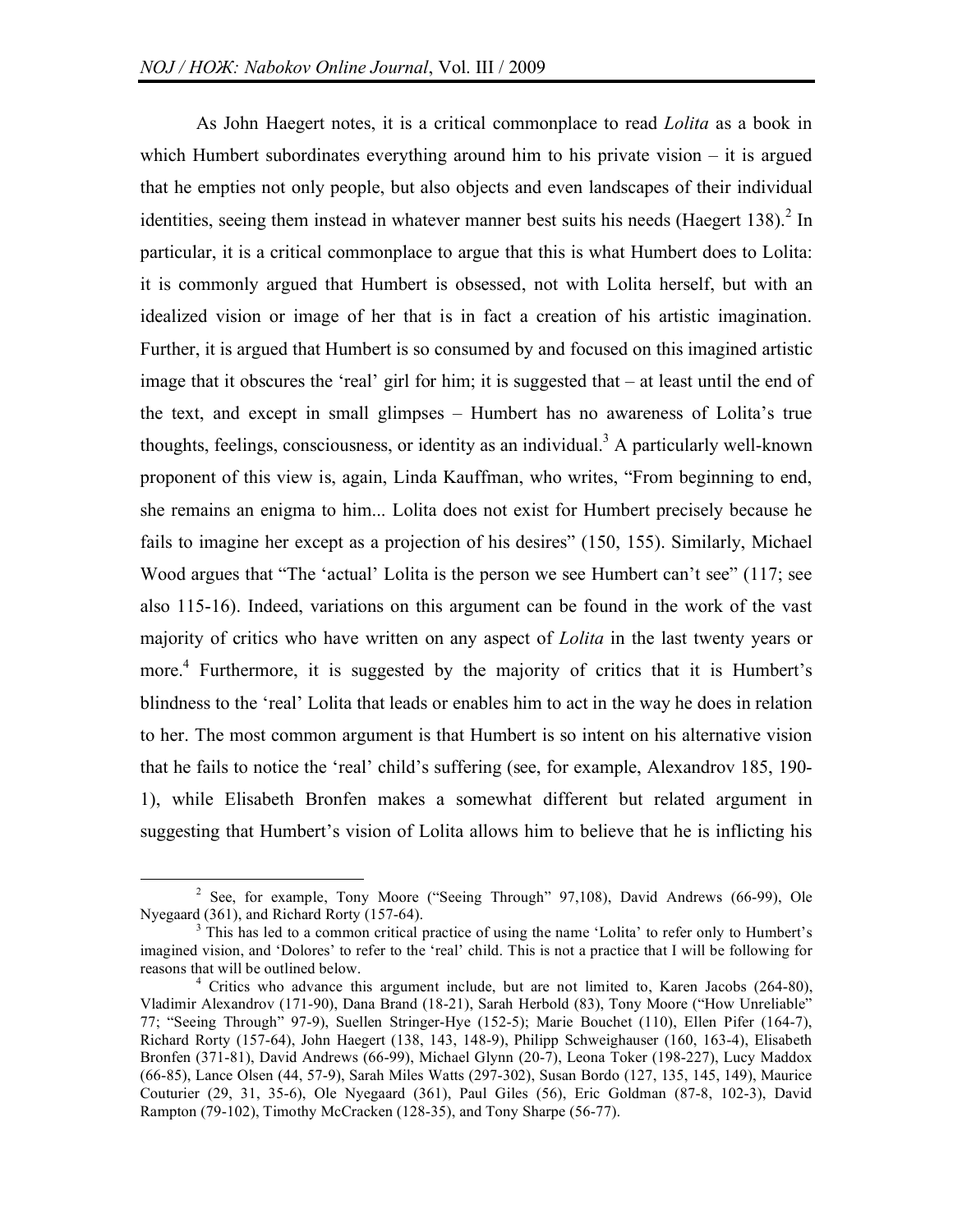actions on a figment of his imagination, rather than on a 'real' child (371-81; see also Glynn 21, 26-7).

It is suggested, furthermore, that Humbert's blindness in relation to Lolita also obscures the reader's view of her, and that the Lolita that we see for much of the novel is Humbert's imagined image of her. Linda Kauffman makes the argument that the 'real' Lolita is largely invisible in the text, as the book "elides the female by framing the narrative through Humbert's angle of vision" (157). However, the majority of the critics have contended that the novel does provide the reader with glimpses of the 'real' Lolita. Michael Wood suggests, for example, that many such glimpses are unintentionally provided to us by Humbert as a result of the fact that "His memory, we might say, is better than his understanding," but that to see the 'real' Lolita we must "read through" Humbert's version of events and of Lolita (Wood 115-17).<sup>5</sup>

By far the most oft-quoted scene used in supporting the arguments outlined above is the one in which Humbert first masturbates against Lolita on the couch in the Haze home.<sup>6</sup> Humbert describes the experience thus:

Lolita had been safely solipsized… What I had madly possessed was not she, but my own creation, another, fanciful Lolita – perhaps, more real than Lolita; overlapping, encasing her; floating between me and her, and having no will, no consciousness – indeed, no life of her own. (60-2)

The now infamous line that "Lolita had been safely solipsized" is almost invariably quoted by critics in making the argument that Humbert has replaced Lolita with an imagined image of her; it is read as a moment of uncharacteristic self-awareness on Humbert's part, in which he admits to himself and to the reader that this is what he has done to her. In this scene Humbert also goes on to claim that the 'real' child had been in no way affected by his actions in masturbating against her:

<sup>&</sup>lt;sup>5</sup> Other critics who make a similar argument include Tony Moore ("Seeing Through" 97-9), Suellen Stringer-Hye (155), Eric Goldman (102-3), Timothy McCracken (131-5), and Ole Nyegaard (362).

 $6$  See, for example, Dana Brand (17), Elisabeth Bronfen (371-81), Michael Glynn (21), Ole Nyegaard (361) and Philipp Schweighauser (163-4).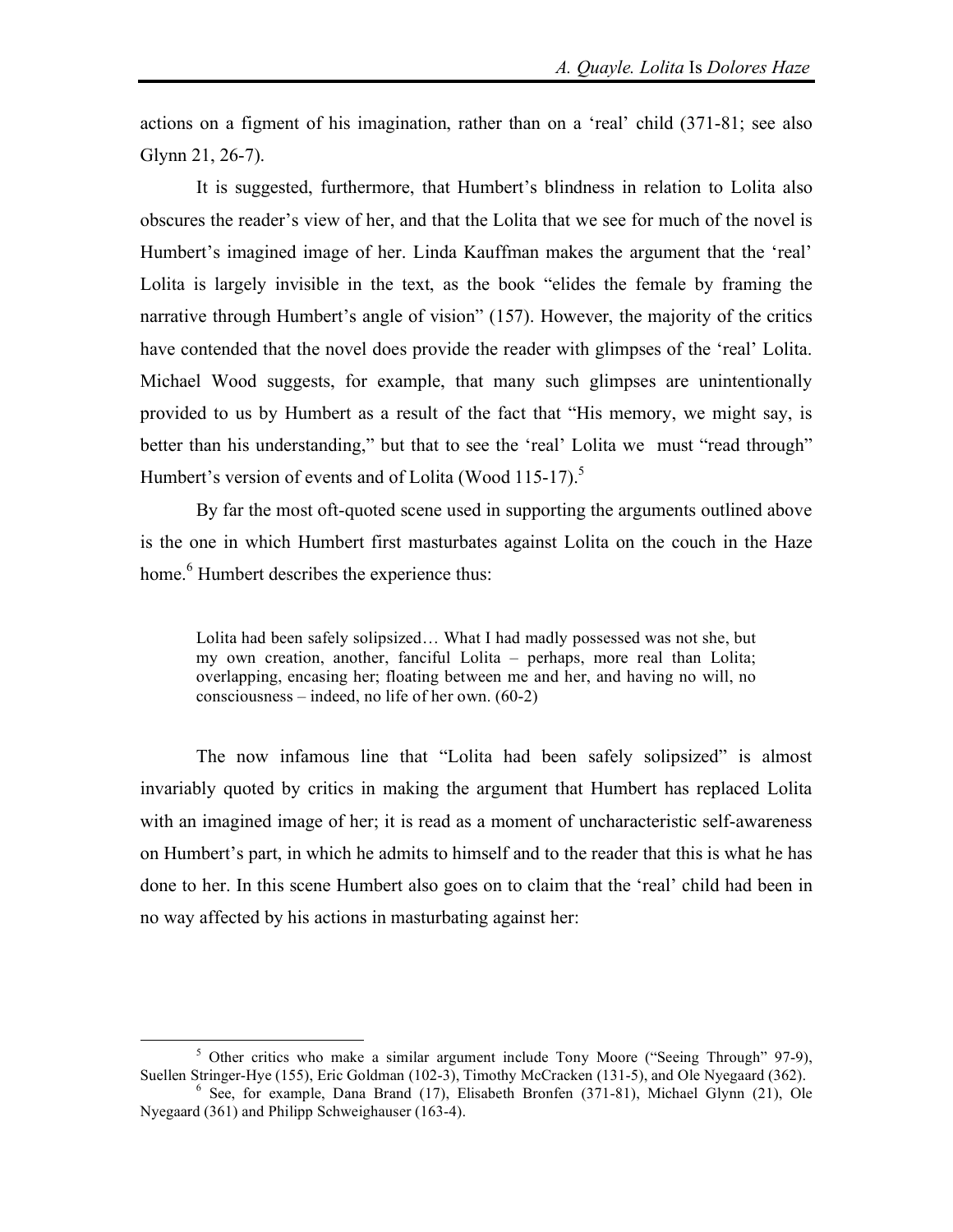The child knew nothing. I had done nothing to her. And nothing prevented me from repeating a performance that affected her as little as if she were a photographic image rippling upon a screen…. (62)

However, Humbert's assurances that Lolita was unaffected by his behavior are belied when – apparently unaware of the implications of these facts – he informs the reader of the "sudden shrill note in her voice" during this encounter, her uncomfortable wiggling and squirming, and her flaming cheeks (61). Thus, this scene is also cited as evidence of the way in which the novel encourages the reader to discover the 'truth' about Lolita and the events concerning her by reading through the gaps in Humbert's narrative.

Unsurprisingly, there has also been much critical commentary as to the precise nature of the private vision that Humbert holds of Lolita. While a variety of interpretations have been advanced, in general there are three main ideas that critics put forward, sometimes simultaneously, with regard to Humbert's poetic imaginings of Lolita. Firstly, and most commonly, it is argued that Humbert sees Lolita as a second incarnation of Annabel Leigh, his childhood love, with whom he had an unconsummated seaside affair, and who died of typhus at the age of twelve (Nabokov 11-15). A clear expression of this argument is put forward by Kauffman, who writes, "Armed with the tattered totemic photograph of his childhood love, Annabel Leigh, he "reincarnates" her image and superimposes it on Lolita" (163; see also page 157).<sup>7</sup> Another common argument is that Humbert has imagined into existence – for himself, at least – a class of little girls known as 'nymphets.' Humbert's 'nymphets' are both idealized as incomparably beautiful and seductive, and also figured as demoniacal and ultimately destructive to any man who falls victim to their charms. This argument is clearly advanced, for example, by David Andrews, who writes, "When Humbert catches his first glimpse of [Lolita] he looks through her, recognizing not only Annabel Leigh but a subhuman nymphet. Dolores Haze, it seems, is what gets lost in the translation"  $(77-8)^8$ . Finally, it is suggested that Humbert views Lolita through the lens of the figure of the

<sup>&</sup>lt;sup>7</sup> See also Vladimir Alexandrov (172, 177, 181-2, 184, 188), John Haegert (144), David Andrews (78), Michael Glynn (20-2), Paul Giles (49, 55), and Maurice Couturier (40-1).

 $8$  See also Vladimir Alexandrov (190-1), Michael Glynn (20), Susan Bordo (135), Tony Moore ("How Unreliable" 98-9), Eric Goldman (89), and Timothy McCracken (129).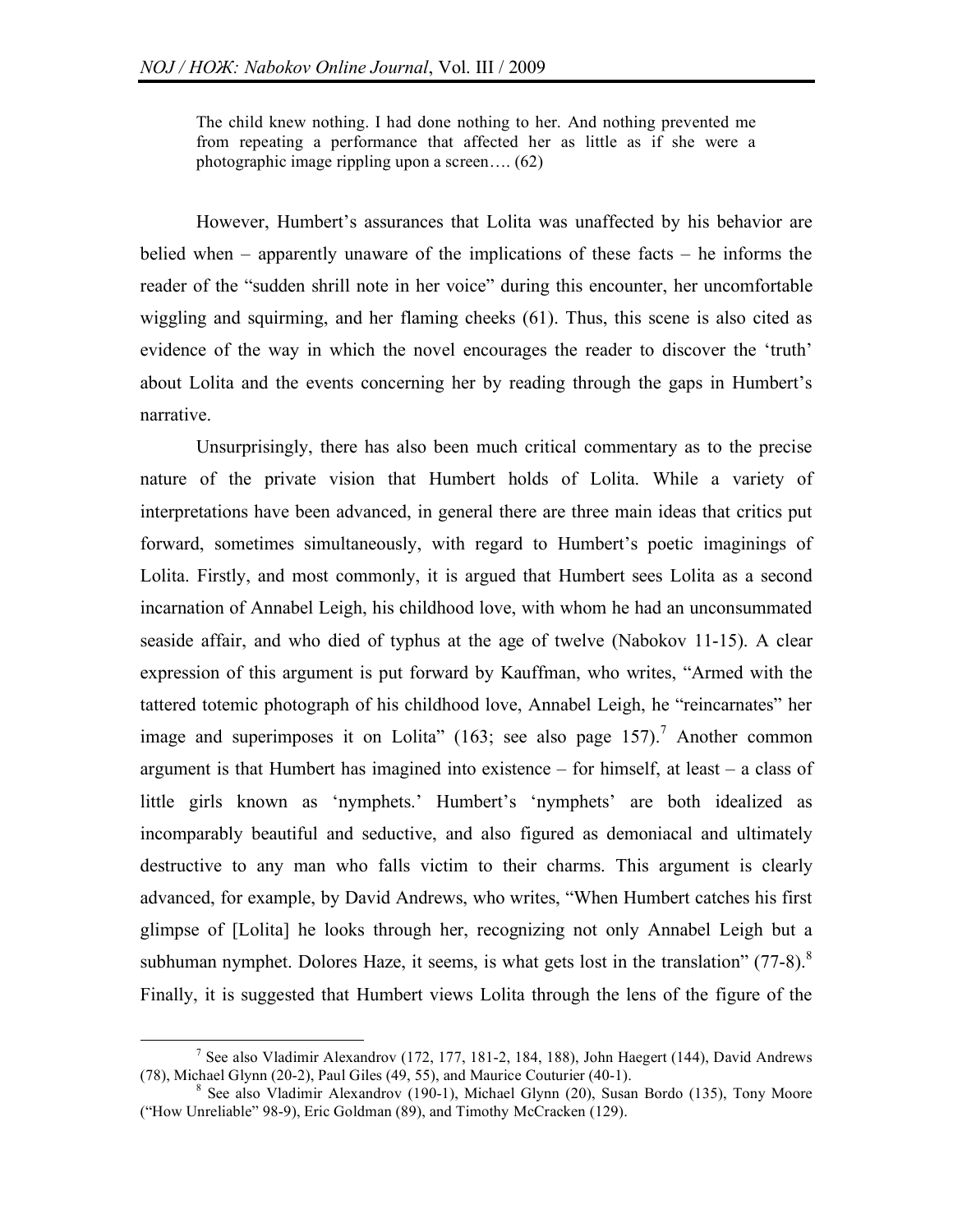idealized young woman as presented in the Western literary tradition. For example, Sarah Herbold writes that "At times, Lolita seems to be no more than a device composed of many literary virgin/whores" (Herbold 73), while Linda Kauffman suggests that Lolita is "Humbert's creation, a mirage engendered by Humbert's obsessions and his reading list" (155; see also Glynn 22).

Not surprisingly, critics have tended to condemn what they see as Humbert's replacement of the 'real' Lolita with an imagined, artistic image of her. Thus, far from seeing Humbert's role as artist as exculpating him, critics have in fact tended to view it as an integral aspect of his wrongdoing in the novel. Furthermore, it is another critical commonplace to read this as Nabokov's 'moral message' in writing *Lolita*. The more recent critics who have attended to the 'morals' of *Lolita* have tended to argue that the work does indeed have a moral foundation. However, they have argued that this relates not to pedophilia *per se*, but to allowing oneself to remain ignorant to the realities and separate existences of other human beings, and specifically to reducing other people to one's 'artistic' vision of them.<sup>9</sup> David Andrews exemplifies this argument when he writes, with regard to Nabokov's practice of 'solipsizing' Lolita, and the moral values of Nabokov's book:

Insofar as the book is "about" anything, it is about the hugely complicated, fragile reality of things that exist apart from us. This theme [is] far more important than subthemes of pedophilia and murder… (90)

Critics such Elizabeth Patnoe (113, 127) and Susan Bordo (135) have criticized Nabokov for advancing this moral message too subtly, thus enabling it to be overlooked by many readers. Nonetheless, they too see this message as constituting the moral foundation of *Lolita*.

This idea that Humbert is blind to the 'real' Lolita has received almost no critical challenge. Some critics have questioned the validity of specific theories about the way in which Humbert perceives Lolita. As John Haegert notes, some critics have argued that the Lolita-as-Annabel storyline is merely a false justification by Humbert of his

 $9^9$  See, for example, Vladimir Alexandrov (191), Susan Bordo (127, 149), Michael Glynn (26-7), Ole Nyegaard (361), and Richard Rorty (157-64).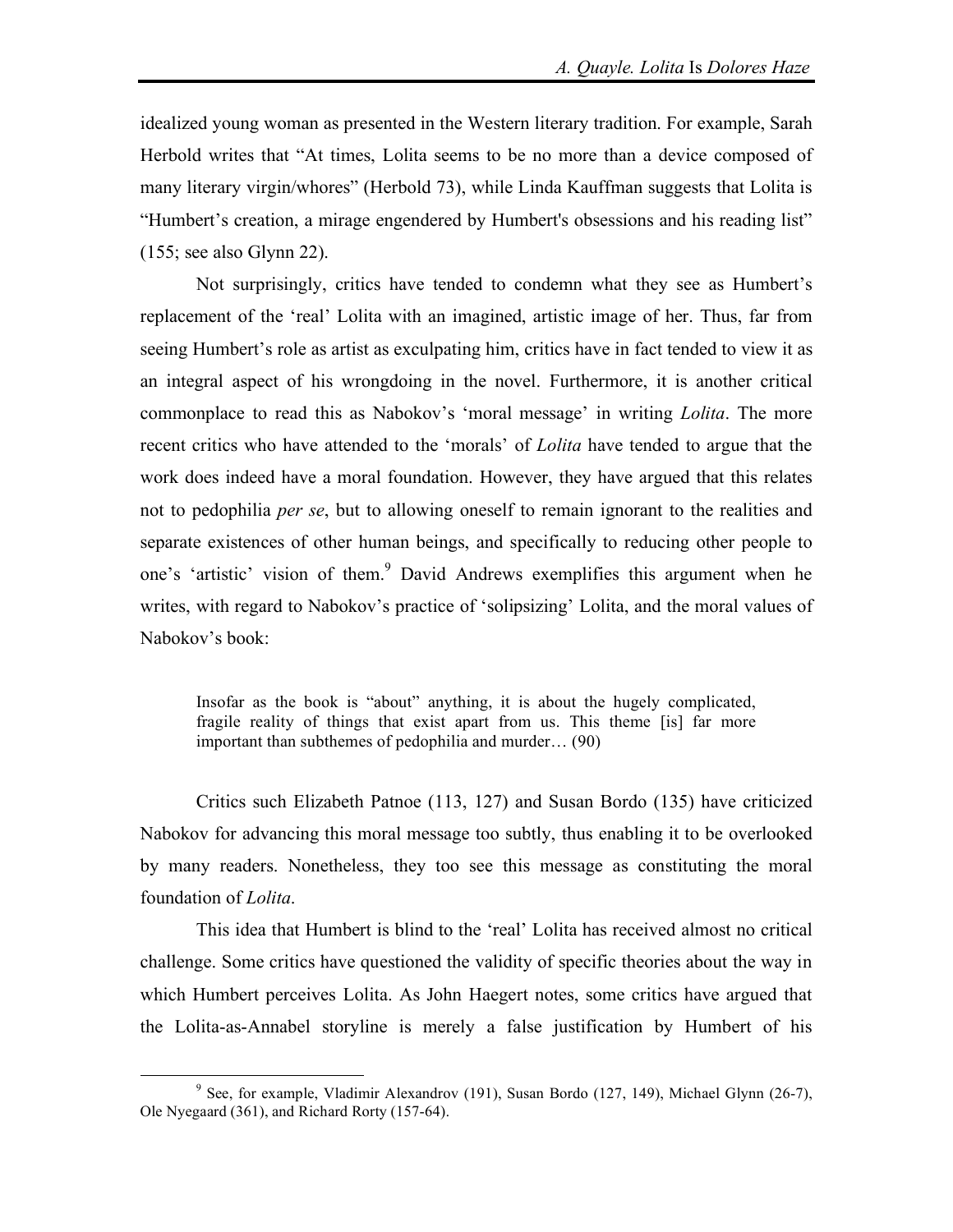actions (141); James Phelan similarly describes what he refers to as the "Nymphet Defense" as calculated dishonesty on Humbert's part, designed "to make himself seem more eccentric than perverse" ("Living" 108-9). The more general idea that Humbert is blind to Lolita has, on the other hand, not been subjected to the same scrutiny. In his recent essay "The Self-Deceptive and the Other-Deceptive Narrating Character," Amit Marcus did open this up to question somewhat. In this article, Marcus entertains the possibility that Humbert may be a self-deceptive narrator who truly perceives Lolita only as a demonic nymphet drawn from his imagination. However, Marcus suggests that the text does not preclude the possibility that Humbert is in fact an 'other-deceptive' narrator, who knowingly uses this story of his blindness to Lolita in order to present himself to the reader as cut off from reality, and thus unaware of the harm he is doing the child. Nonetheless, Marcus follows the other critics in suggesting that, aside from acknowledging that he is on at least some level aware of Lolita's suffering, Humbert does consistently present himself throughout the text as blind to the 'real' girl (Marcus 187- 205).

I will suggest that the text does in fact provide ample evidence that Humbert has not created an imagined Lolita who has become more real to him than the girl herself, and that he is not in any other way 'blind' to the 'real' girl. Furthermore, I will suggest that Humbert does not (or at least, does not consistently) attempt to obscure from the reader either the 'real' Lolita, or the fact of his awareness of her.

Of course, Humbert does in some ways encourage the reader to view him as unaware or only partially aware of the 'real' Lolita. His description of Lolita as "safely solipsized" is, of course, the best known example of this, but he makes numerous similar comments elsewhere in the text. For example, of Lolita's lack of winning instinct in tennis, he writes, "something within her [had] been broken by me – not that I realized it then!" (232). At another point in the novel, reminiscing on his life with Lolita, he writes, "And there were times when I knew how you felt"  $(284-5)$  – suggesting that there were other times when he did not know. However, Humbert does not consistently present himself in this way, as I will now discuss in more detail, looking first at the common critical ideas that Humbert sees Lolita as a second Annabel, or as a demonic nymphet, or as a literary figure.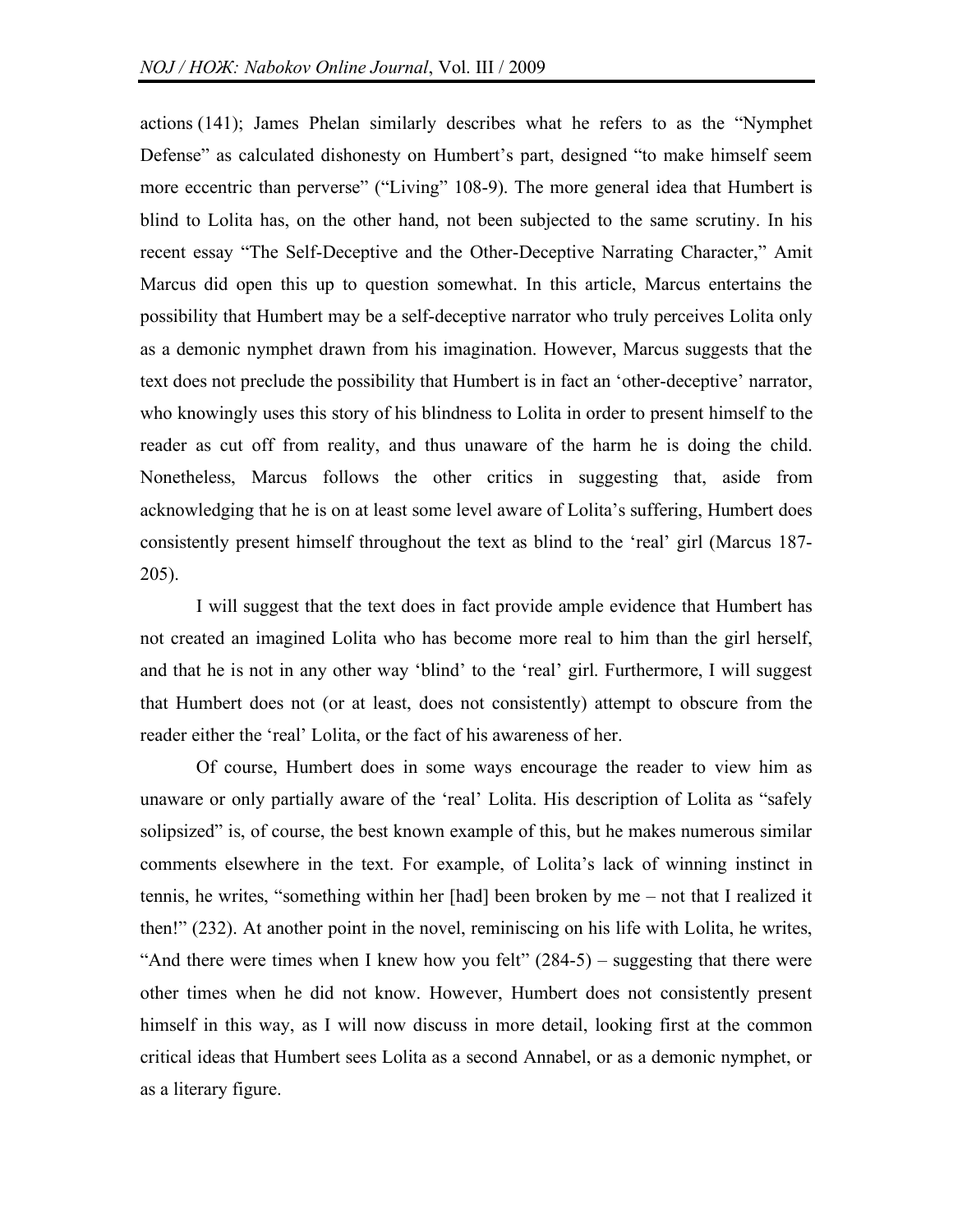Humbert certainly does make the claim that he initially sees Lolita as a second incarnation of his dead childhood love, Annabel Leigh, explaining his obsession with her in psychoanalytic terms, as the attempt to reenact, and thus redeem, his first thwarted experience of love. This trope dominates Humbert's description of his first meeting with Lolita, as he describes "that flash, that shiver, that impact of passionate recognition... All I want to stress is that my discovery of her was a fatal consequence of that 'princedom by the sea' in my tortured past. Everything between those two events was but a series of gropings and blunders… Everything they shared made one of them" (39-40). It is thus suggested, though not explicitly stated, that an idealized vision of Lolita as a second Annabel blinds Humbert to the 'real' child in front of him.

The idea that, even initially, Humbert truly views Lolita as a second Annabel, is, however, highly suspect. In fact, Humbert himself opens up the possibility that this is merely a false and empty justification for his actions, if only to deny it: he notes, of this idea, "I have no illusions, however. My judges will regard this as a piece of mummery on the part of a madman with a gross liking for the *fruit vert*" (40). Furthermore, at several points Humbert directly poses the question of whether the idea of Lolita-as-Annabel is not perhaps derived from Freudian theory, as opposed to explained by it (13, 167). Finally, the possibility that Humbert 'truly' sees Lolita as a second Annabel appears all the more unlikely when we discover that Humbert enjoys, and has a history of, tricking and manipulating psychotherapists (34), and is well aware of and amused by the fact that the Lolita-as-Annabel explanation, if true, would be a psychiatrist's dream (166-167).

Furthermore, regardless of whether or not Humbert is initially blinded to Lolita by his memories of Annabel, this misrecognition is not presented as obscuring his vision of her during the bulk of their time together. Humbert himself makes the argument that his acquaintance with Lolita released him from the Freudian cycle of repetition, noting that his first magical meeting with her provided him with "real liberation" from his obsession with Annabel Leigh (167). He also notes that ultimately it is Lolita who comes to eclipse Annabel – "this Lolita, *my* Lolita, was to eclipse completely her prototype" (40) – rather than the other way around. And, indeed, aside from a few scattered comments likening his experiences with Lolita to those with Annabel (42, 131, 162), for most of the novel, the Annabel storyline is almost entirely absent from the text. Humbert never again claims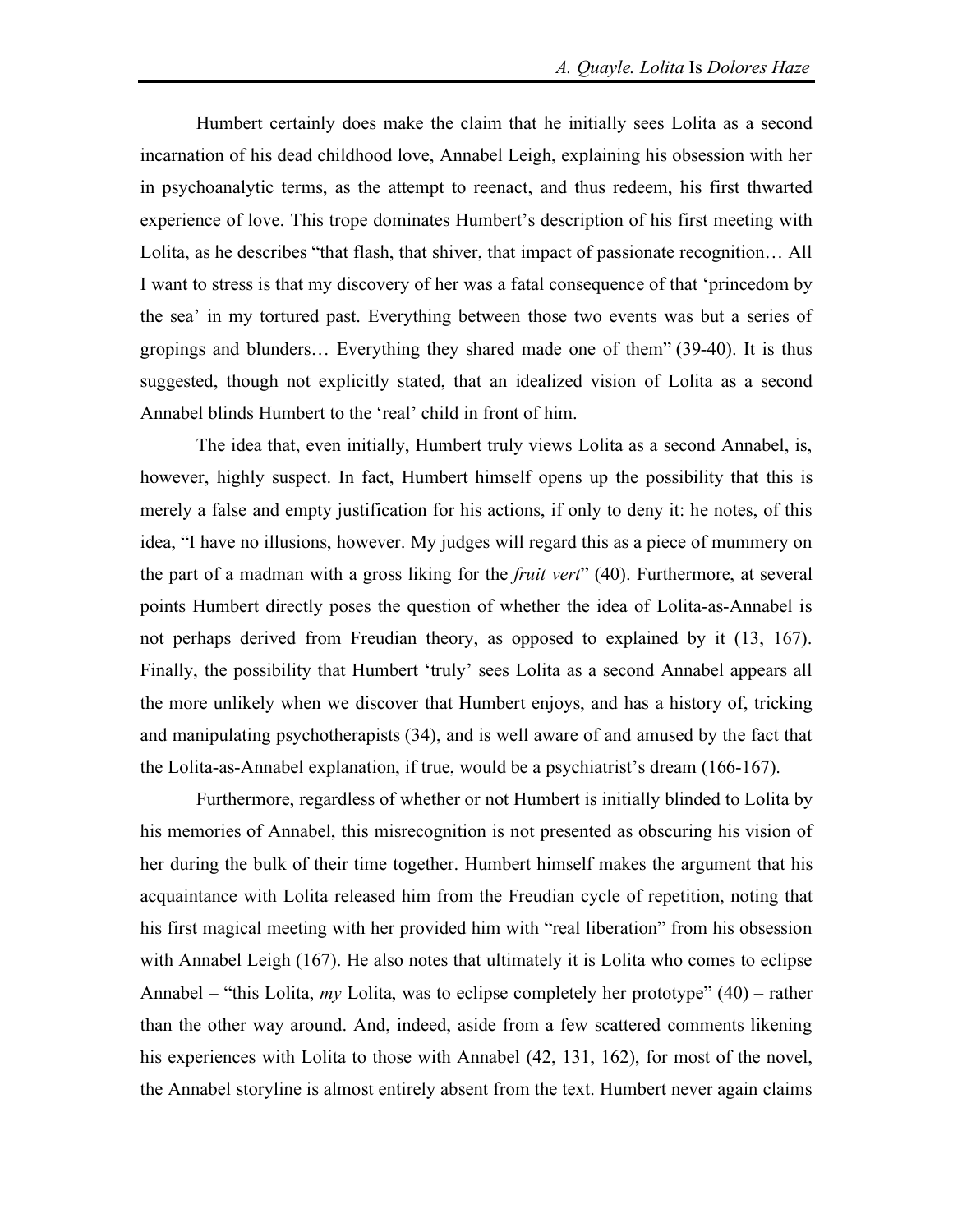to see Annabel and Lolita as one child, and nor does he suggest that there is anything beyond a physical similarity between the two girls. Most significantly, Humbert is never seen to interpret – or rather misinterpret – any of Lolita's actions or behaviors in light of an imagined similarity between Lolita and Annabel. For example, when Humbert tries to teach Lolita to play tennis, an experience he had enjoyed with Annabel, he is all too eager to insist on the contrast between "gay, innocent, elegant Annabel" and Lolita's "sullen fury" on the court (162). The text, then, simply does not support the common critical argument that Humbert is unable to see the 'real' Lolita because the child is eclipsed by his poetic vision of her as his lost, dead love.

A similar argument can be made with respect to the idea that Humbert is blinded to the 'real' Lolita by a poetic vision of her as an enchanted, sexualized nymphet. Again, Humbert does expressly claim that he believes there to exist a class of little girls, seductive and demoniacal, with an active if unrecognized sexuality and an "elusive, shifty, soul-shattering, insidious charm" (17) that irresistibly lures adult males under their spell. Humbert also expressly identifies Lolita as belonging to this category, and in this case does offer interpretations – or rather misinterpretations – of Lolita's character and behavior shaped by this idea of her as a sexualized, demoniacal 'nymphet.' For example, Humbert suggests that Lolita's unconscious sexuality is the cause of their first sexual encounter. Before he has sex with her, he describes how "Lolita had *already* proved to be something quite different from innocent Annabel, and … [that there was] nymphean evil breathing through every pore of the fey child that I had prepared for my secret delectation" (124-125). Similarly, after their first sexual encounter, Humbert describes himself as "anointed and ringed with the feel of her body – the body of some immortal daemon disguised as a female child" (139; see also 124).

Again, however, we are given no reason to believe that Humbert truly sees Lolita in these terms. It seems far more likely that the idea of Lolita as a seductress and enchantress, and Humbert as an innocent victim, is a misrepresentation intended only to justify his behavior in the reader's eyes. This argument is given more weight by the fact that – as with the idea of Lolita-as-Annabel – after this first sexual encounter with Lolita, Humbert rarely refers to the concept of the nymphet again, and when he does so, it is only in brief and joking asides. For example, at one point he takes a less than serious tone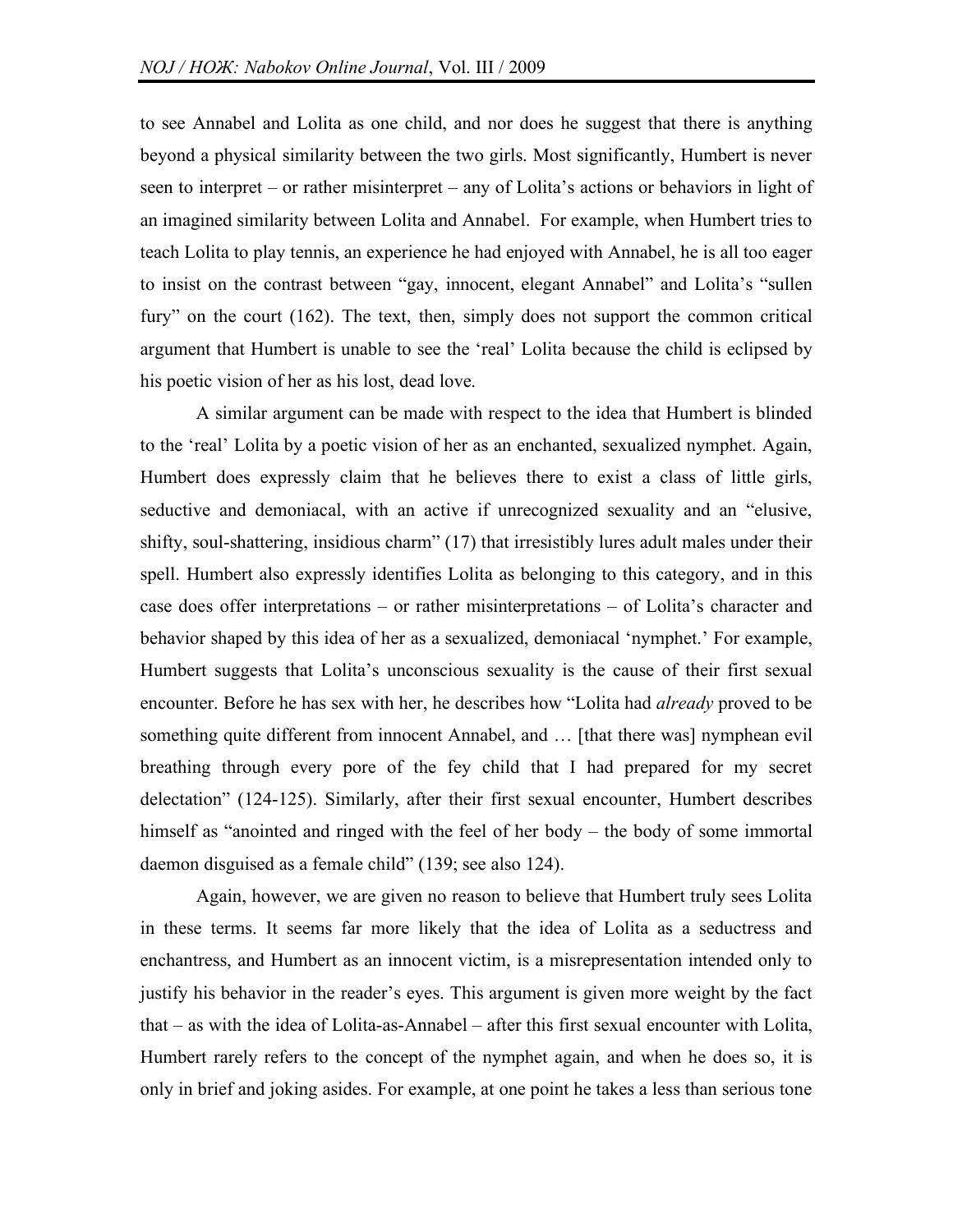in referring to Lolita as "dangerous Dolores Haze" (172; see also 232, 240). Thus, again, the novel does not sustain the reading that Humbert's awareness of Lolita's true self is clouded by a poetic vision of her as a 'nymphet.'

Finally, the same can be said of the idea that Humbert is blinded to the 'real' Lolita by a vision of her that is an amalgam of desirable nymphs from literary texts. As Michael Wood argues, in the section of the narrative that deals with the time after Lolita's disappearance, Humbert does indeed attempt to build up his experience with Lolita into a grand romance, worthy of the exalted literary tradition. For example, he repeatedly refers to Lolita as his 'Carmen' (Nabokov 256, 278), thereby alluding to Prosper Mérimée's novella, and casting Lolita as Carmen to his Don José (Wood 138). Indeed, I would suggest that this attempt to raise the status of his liaison with Lolita starts even earlier than this: from the first scenes in which Humbert comes to suspect that he is losing Lolita to another man, he begins to refer to his feelings for her in more exalted terms than he had previously tended to use, writing for example that "my heart was bursting with love-ache" (207), and "I loved her hopelessly" (234). For the bulk of their relationship, however, although Humbert makes such scattered comments as "Oh Lolita, you are my girl, as Vee was Poe's and Bea Dante's" (107), there is no scene that provides any evidence to suggest that Humbert is blinded to the real Lolita by any such literary image of her.

The most compelling argument to suggest that Humbert is not blinded to the 'real' Lolita relates not to the ways that Humbert is *not* shown to see Lolita in the novel, but rather to the ways that he *is* shown to see her. Humbert is indeed presented as being aware of the 'real' Lolita – of the character and psychological qualities, the feelings, moods, tastes, prejudices and humor of the 'real' little American girl. Indeed, what the majority of critics have failed to register is that some of Lolita's personal qualities are not only acknowledged by Humbert, but are viewed positively by him and are presented as an element of her appeal. For example, early in the novel Humbert is well aware of, and sees as desirable, what he refers to as Lolita's 'American vulgarity.' For example, he writes fondly of the 'vulgarity' that penetrates her slangy and unrefined speech (65, 117). A scene of particular significance in this regard – and, incidentally, a scene that has been ignored by the critics who read Humbert as blind to the 'real' Lolita – is the one in which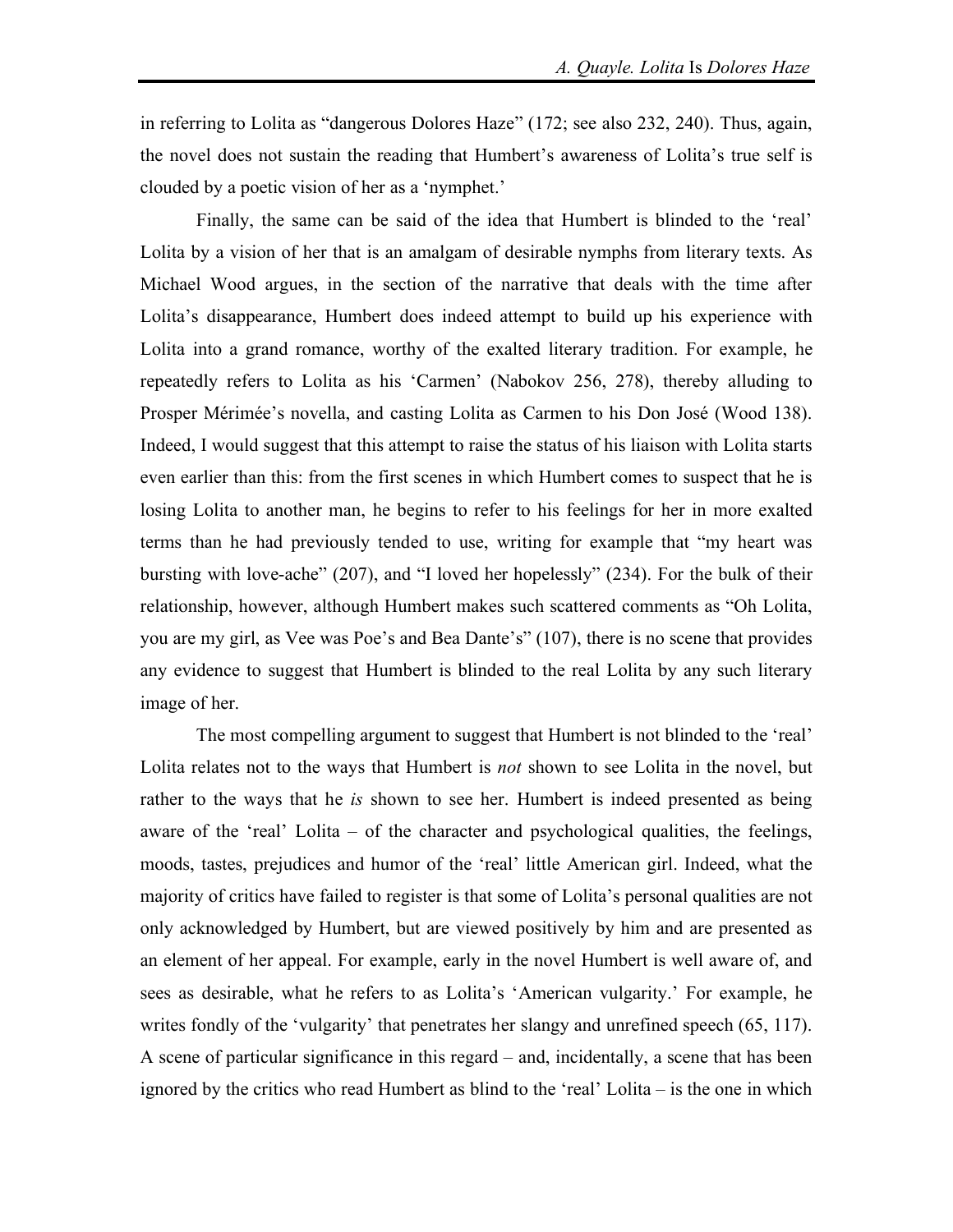Humbert finds a questionnaire that Charlotte has filled out in a book entitled *A Guide to Your Child's Development*. Humbert notes:

Charlotte Haze, née Becker, had underlined the following epithets, ten out of forty, under "Your Child's Personality": aggressive, boisterous, critical, distrustful, impatient, irritable, inquisitive, listless, negativistic (underlined twice) and obstinate. She had ignored the thirty remaining adjectives, among which were cheerful, co-operative, energetic, and so forth. It was really maddening. (81)

This scene is notable, not so much because Humbert defends Lolita's character, but rather because the adjectives with which he chooses to describe her in place of those selected by Charlotte – "cheerful, co-operative, energetic" – ring true as accurately reflecting the 'real' child, Dolores Haze, as she is revealed to the reader in scenes where her behavior and other attributes are presented in a relatively unmediated fashion.<sup>10</sup>

Not only does Humbert register the personal qualities of the 'real' Lolita, he also registers – albeit with less enthusiasm – the feelings and emotions that his behavior evokes in her, and the effects of his behavior on her. Indeed, even before Humbert initiates sexual relations with Lolita, he shows a fair degree of perspicacity in relation both to the ways that little girls as a class are likely to respond to adult male advances, and to the ways that Lolita as an individual is likely to respond. For example, of one of the few kissing sessions that Lolita herself initiates, after he picks her up from Camp Q but before he first has intercourse with her, Humbert remarks,

[S]ince (as the psychotherapist, as well as the rapist, will tell you) the limits and rules of such girlish games are fluid, or at least too childishly subtle for the senior partner to grasp – I was dreadfully afraid I might go too far and cause her to start back in revulsion and terror. (113; see also 101-2,106, 129)

Humbert also demonstrates that he is as acutely aware of Lolita's actual feelings as he is of her anticipated ones. Indeed, almost every page of Part Two – the section of the novel following Charlotte's death, in which Humbert is Lolita's sole guardian, with all the consequences of this situation  $-$  is marked by an acute and apparently accurate awareness of Lolita's emotions and feelings regarding this situation. For example,

<sup>&</sup>lt;sup>10</sup> For a similarly tender and astute reading of Lolita's character and behavior from later in the novel and later in Humbert's relationship with Lolita, see pages 187-8.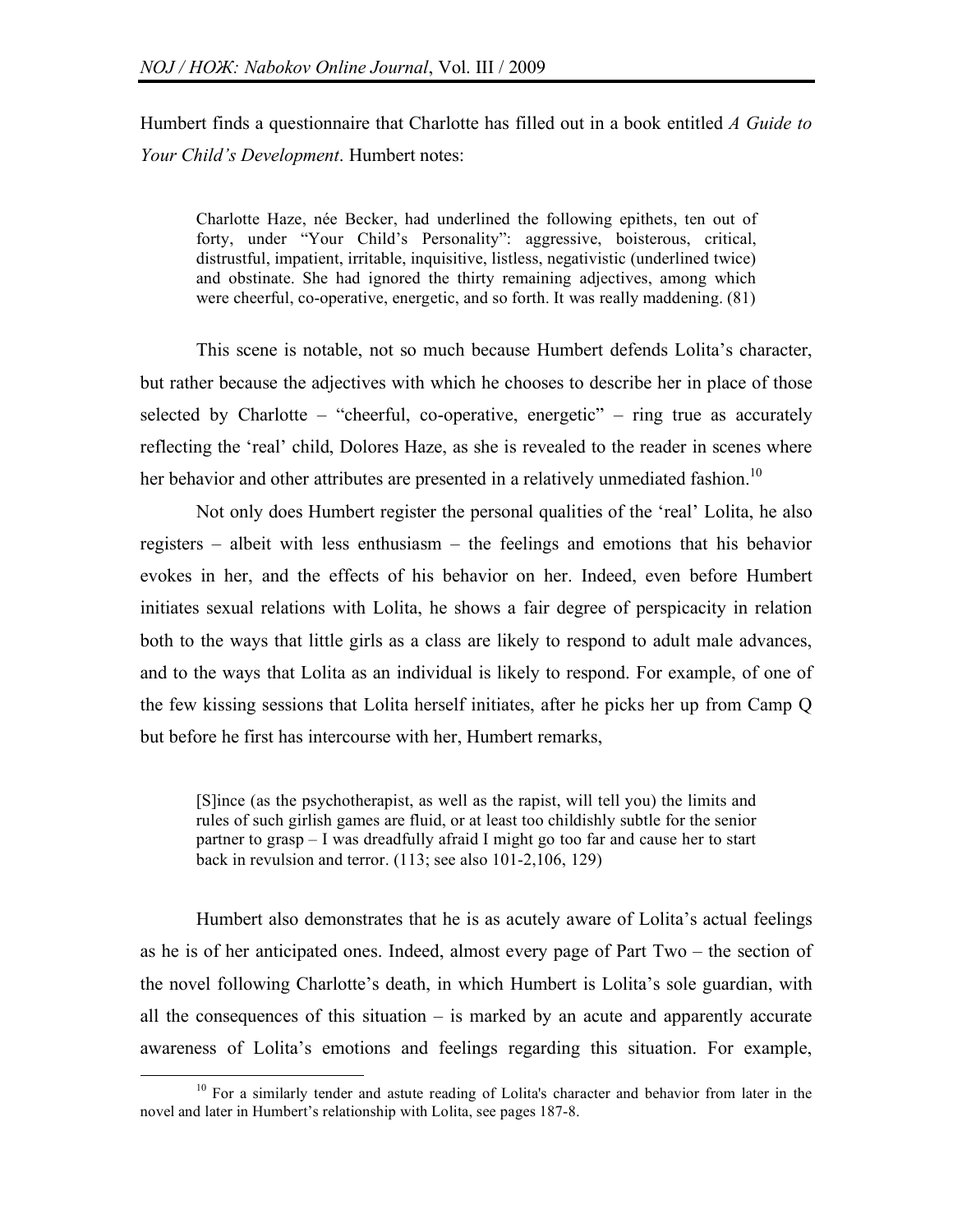beginning even before the occasion of their first intercourse, the narrative is studded with innumerable acknowledgements by Humbert of the fact that Lolita is both disturbed and disgusted by him, and by the erotic activities in which they engage. A relatively clear statement of this reads thus:

She had entered my world, umber and black Humberland, with rash curiosity; she surveyed it with a shrug of amused distaste; and it seemed to me now that she was ready to turn away from it with something akin to plain revulsion. Never did she vibrate under my touch, and a strident "what d'you think you are doing?" was all I got for my pains. (166)

At numerous other points in the novel, Humbert similarly makes clear Lolita's revulsion and reluctance with regard to engaging in sexual activities with  $\lim_{n \to \infty} 1^n$  and he also describes in some detail how he must humor, bribe and cajole, threaten, trick, and even quite brutally coerce Lolita in order to secure her continued participation in these acts (147-51, 154, 183-5). Humbert also registers Lolita's boredom and frustration during their extended road-trip, noting for example that he needed to plan an activity for each day, "some expectation, some special point in space and time for her to look forward to, for her to survive until bedtime. Otherwise, deprived of a shaping and sustaining purpose, the skeleton of her day sagged and collapsed" (151; see also 148, 174). He notes her anger at him (162, 170-1, 186), and her preference for activities that take her away from his company (231). And some of the most poignant scenes in the novel are those in which Humbert registers his awareness that Lolita feels sad and scared, trapped, lonely and isolated (157, 159), that she misses her mother and perceives as wretched this situation in which she has no one to turn to but him. At one point, near the close of the novel, Humbert recounts a series of incidents that brought particularly acutely to his awareness that Lolita felt this way (283-7). He also tells the reader that on the night he told Lolita of her mother's death, although she had been angry with him, "in the middle of the night she came sobbing into [my room], and we made it up very gently. You see, she had absolutely nowhere else to go" (142). Similarly, he describes, "her sobs in the night – every night, every night – the moment I feigned sleep" (176).

<sup>&</sup>lt;sup>11</sup> See, for example, pages 119-20, 133, 137-142, 147, 158, 165, 166, 171, 205, 183-5 and 239.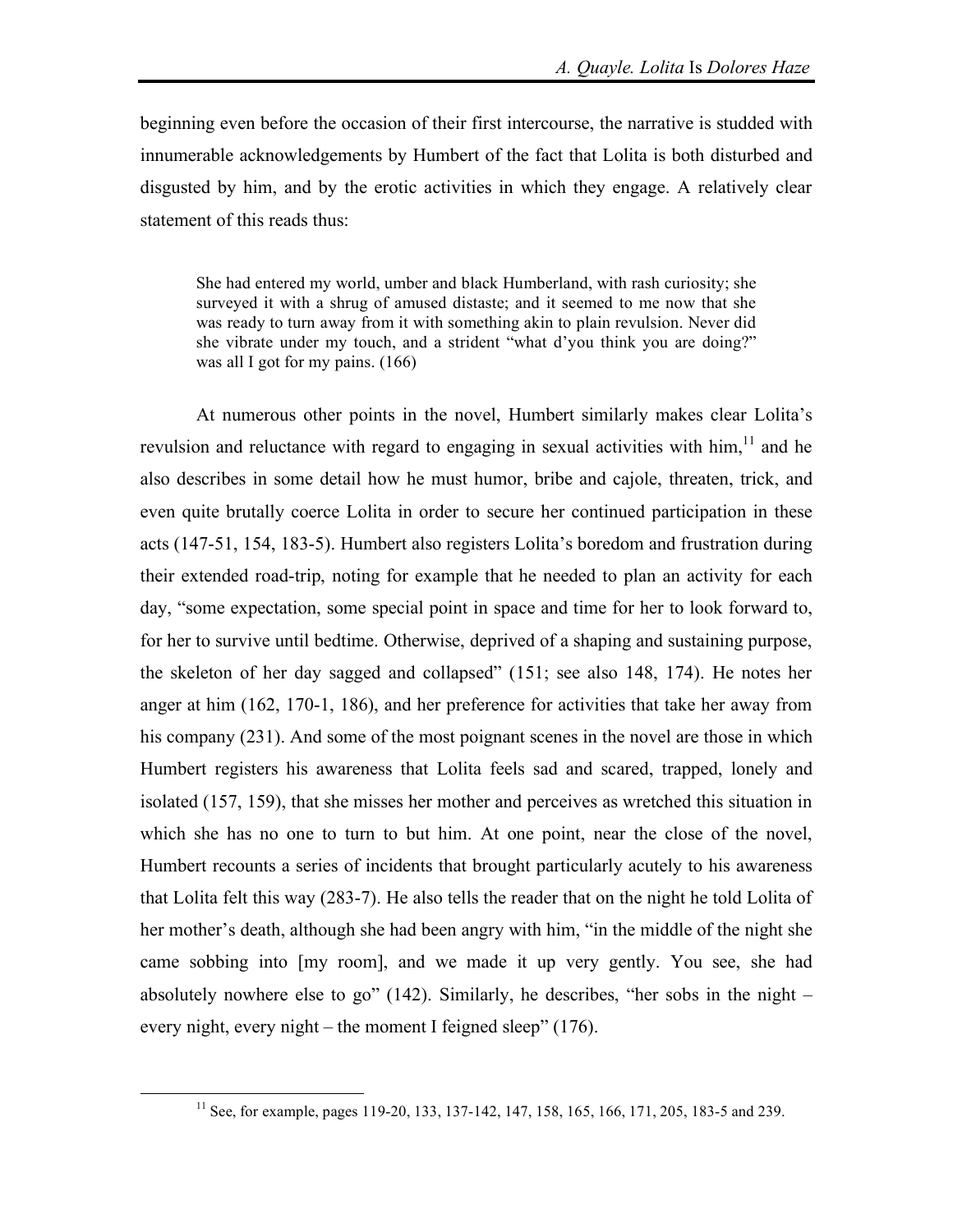In fact, many critics have noted such instances of Humbert's acuity in the novel, but have still maintained on various grounds that Humbert was blind to the 'real' Lolita. As previously mentioned, some critics who argue that Humbert is entirely blind to the 'real' Lolita nonetheless make the somewhat contradictory claim that he is aware of her suffering. Linda Kauffman, for example, writes that "Lolita does not exist for Humbert precisely because he fails to imagine her except as a projection of his desires" (150, 155), but nonetheless claims that Humbert does recognize Lolita's suffering, although in a guilty evasion pretends he does not or that it surpasses his powers of description (162). A similar, and similarly inconsistent argument, is also made by Ole Nyegaard (359-62) and Philipp Schweighauser (164). Critics such as Vladimir Alexandrov (178-81), Elisabeth Bronfen (371-81) and Michael Glynn (21) make the more internally consistent argument that Humbert experiences an intermittent awareness of the 'true' Lolita, breaking through the haze of his false poetic vision of her. Other critics have suggested that Humbert, while on one level aware of the 'real' Lolita the whole time, evades full and conscious awareness. For example, David Andrews (72-8), Frederick Whiting (848), James Phelan ("Estranging" 235-6) and Michael Glynn (21) write that Humbert willfully pushes his knowledge of Lolita's subjectivity, and particularly her pain, into the deep recesses of his consciousness in order to enjoy his fantasy version of her without guilt. Jennifer Jenkins makes a similar argument in suggesting that the 'real' girl fails to live up to Humbert's expectations, and thus Humbert, while on one level aware of the 'real' child, willfully replaces her with a fantasy image in order to pursue sexual gratification (210-43). This wide variety of concessions to Humbert's awareness of the 'real' Lolita suggests an existing uneasiness in Nabokov criticism about the idea that he is 'blind' to her.

Finally, on a slightly different note, there are a number of critics who argue that Humbert shows an increasing awareness of Lolita as the text progresses, so that by the novel's end, when he receives a letter from the adult Lolita and visits her in Coalmont, he has come to an awareness of her distinct reality (Pifer 165-6; Alexandrov 170, 189-90; Couturier 40; Maddox 79; Olsen 56-9). Some critics also draw a distinction between Humbert-the-narrator of *Lolita*, and Humbert-the-character whose story is told. They argue that Humbert-the-character was unaware of Lolita throughout their time together, but that Humbert-the-narrator comes to see her more clearly through the process of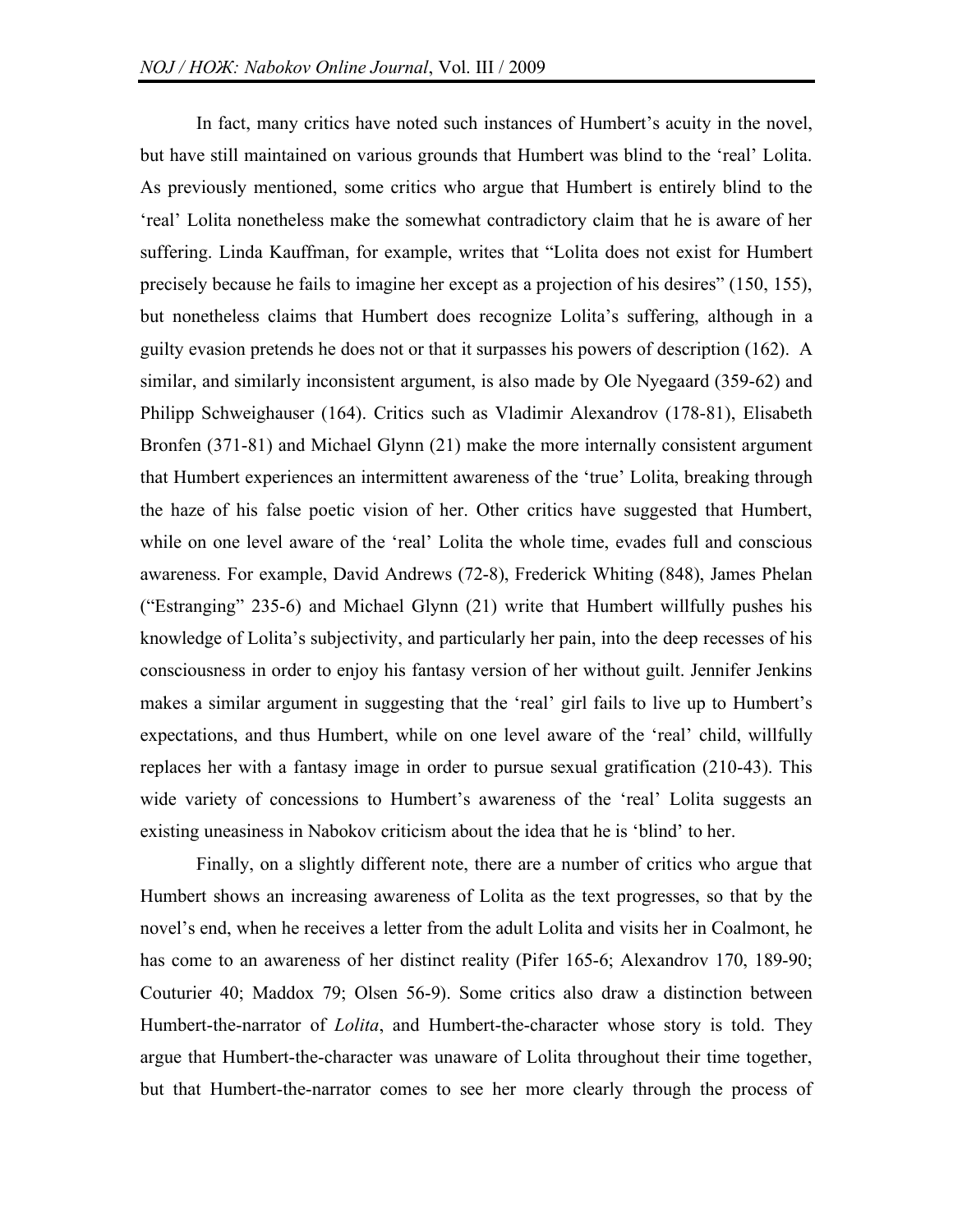writing his memoir. They argue further that this heightened awareness of, and attentiveness to her 'true self' is increasingly reflected in Humbert's narrative.<sup>12</sup> In fact, this idea of the moral development of Humbert-the-narrator is an illuminating one in that as the text progresses, Humbert does allow his narrative to dwell more sensitively and at least ostensibly more regretfully, on the detrimental effect that his past actions had on Lolita (see, for example, the series of mournful reminiscences on pages 283-7). However, as demonstrated in the above discussion, the 'real' Lolita and her feelings and emotions are presented as clearly, consciously and consistently perceived by Humbert during their time together, even if it is only later, through the act of writing, that he comes to dwell more fully on their ethical significance.

In arguing that Humbert sees Lolita clearly, I am not of course arguing that he sees her fully. Indeed, there is one oft-quoted scene in which Humbert describes his dawning realization of how little he knows of Lolita's mind. He writes:

[I]t struck me… that I simply did not know a thing about my darling's mind and that quite possibly, behind the awful juvenile clichés, there was in her a garden and a twilight, and a palace gate – dim and adorable regions which happened to be lucidly and absolutely forbidden to me…. (284)

Again, this passage has typically been read as Humbert's recognition of what he has missed in creating an image of Lolita that eclipses the 'real' girl (see, for example, Ole Nyegaard 359-60). I would suggest that rather, it relates to the fact that Humbert has made little attempt to discover anything about Lolita beyond what has been made immediately apparent to him. And, indeed, even after coming to this apparently regretful realization, Humbert willingly continues to deprive himself of the potentially "dim and adorable regions of her psyche," concluding that due to the nature of their relations he has been "forbidden access to these," rather than attempting to change the situation. This lack of interest in discovering more about Lolita is similarly emphasized in a scene in which Humbert makes cavalier and irrelevant jokes rather than truly attending to Lolita's answers to a quiz she is taking entitled "Let's Explore Your Mind" (165-6).

<sup>&</sup>lt;sup>12</sup> See for example Tony Moore ("How Unreliable" 77; "Seeing Through" 104-7), James Phelan ("Living" 120-5) and Lucy Maddox (80).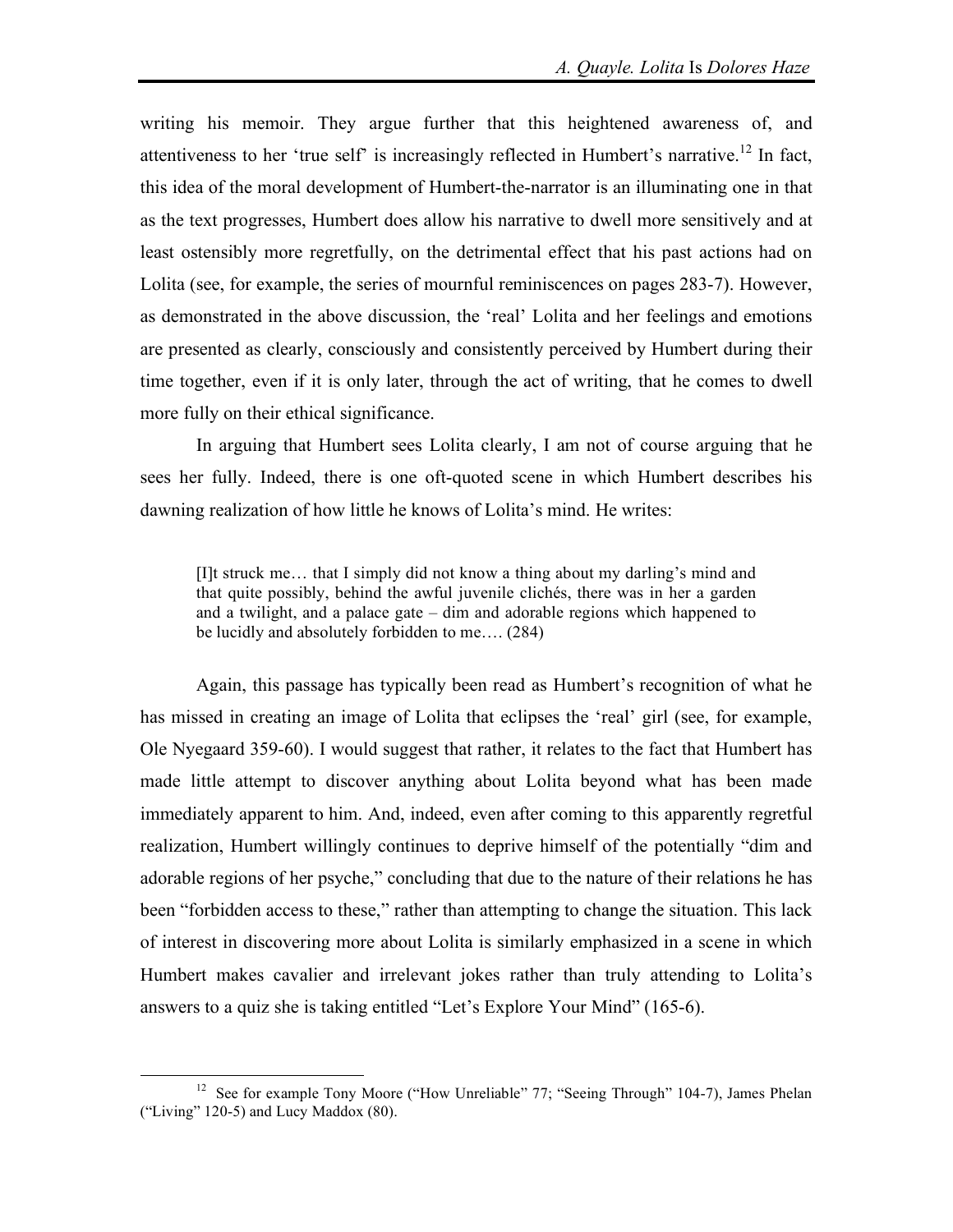Finally, it should be noted that it is not entirely untrue that Humbert in some ways presents the reader with a distorted representation of Lolita which the reader must look through in order to discern her true character. Far from being the product of an idealized imagining, however, these distortions present Lolita in an unfavorable light. As Humbert comes to see that Lolita will not willingly participate in the sexual activities he so desires, and as she increasingly reacts to him with hostility, he begins to make comments such as the oft-quoted "Lolita, when she chose, could be a most exasperating brat" (148), and – in a reversal of the defense of Lolita's character that I previously discussed – "Charlotte, I began to understand you!" (149). As the novel progresses, Humbert increasingly offers interpretations of Lolita's actions as cruel, unjust, avaricious and immoral. For example, of Lolita's lack of desire for his body, he at one point remarks:

To think that between a Hamburger and a Humburger she would – invariably, with icy precision – plump for the former. There is nothing more atrociously cruel than an adored child. (166)

In a similar vein, he prefaces a discussion of the evolution of a system whereby he paid Lolita in cash for her participation in sexual acts with the comment "I am now faced with the distasteful task of recording a definite drop in Lolita's morals" (183; see also 148). 13

Many critics have noted this non-idealized aspect of Humbert's representation of Lolita's character. Indeed, a surprising number of critics, even among those writing relatively recently, have uncritically accepted it. For example, Dana Brand describes Lolita as "a little girl as vulgar, energetic, flirtatious, seemingly innocent and yet manipulative as the American commercial environment" (19), while Cody Roy writes that "Lolita almost immediately recognizes that Humbert is absolutely incapable of not loving her, and she constantly exploits this situation through various forms of manipulation" (91). Among more recent critics it is, however, more common to acknowledge that Lolita is neither unusually cruel nor avaricious, but simply negotiating the situation as best she can (see, for example, Glynn 23; Phelan, "Living" 124). Furthermore, some critics – even while arguing that Humbert is blind to the 'real' Lolita

 $13$  Similar interpretations of Lolita's character and behavior can be found on pages 138, 139, 150, 160, 161, 166, 169-171, 183-4, 190-1, 200, 203-4 and 232.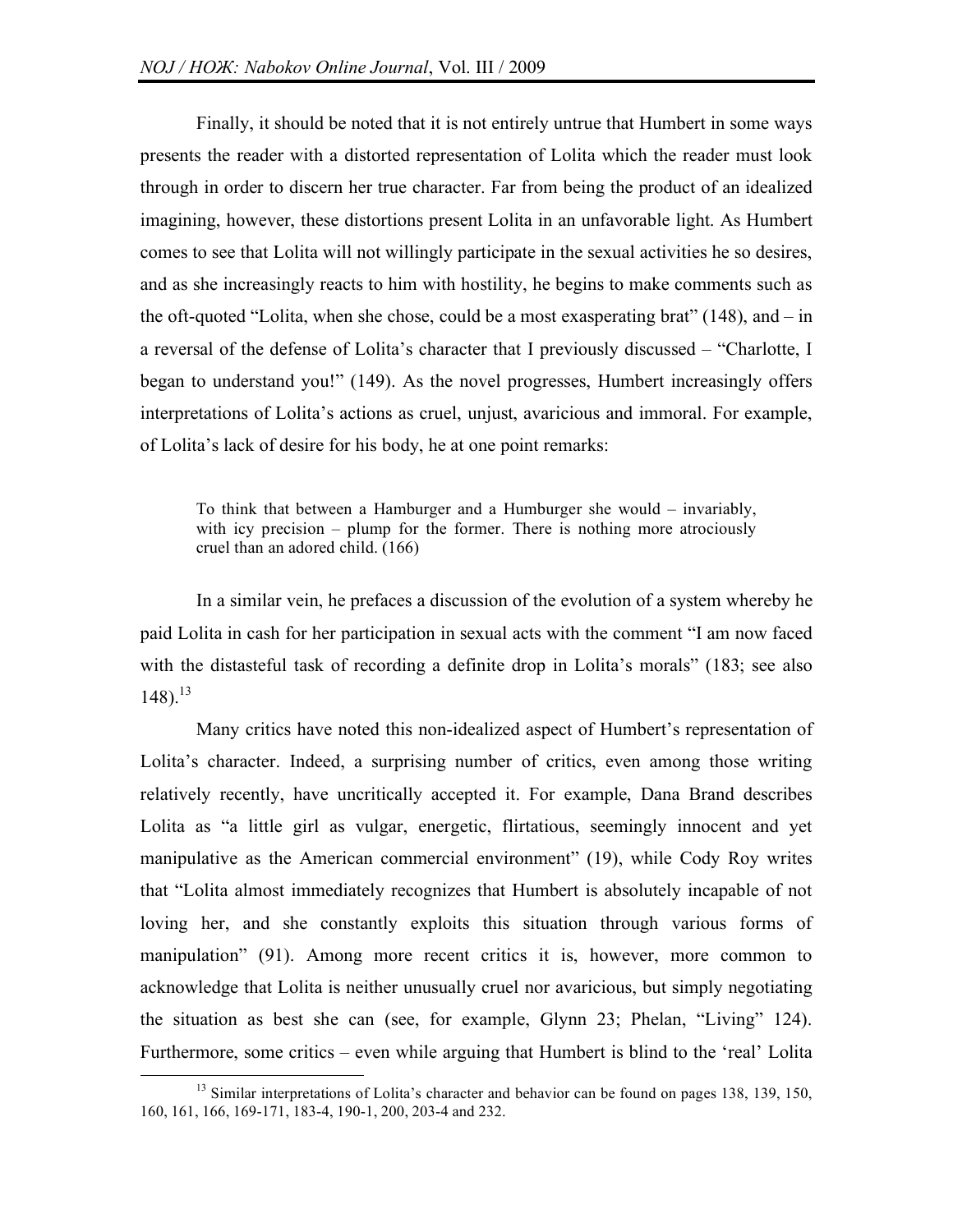– have suggested that in such instances even Humbert himself is aware that he is misrepresenting Lolita, and that these negative comments probably constitute little more than an attempt to enlist the reader's sympathies against her (Mizruchi 646). I would agree with this, but also go further to suggest that comments such as "There is nothing more atrociously cruel than an adored child" and the aforementioned reference to "a definite drop in Lolita's morals" were very likely never intended by Humbert to be taken seriously by the reader; rather, they are offered as a form of ironic joke that acknowledges the true situation – that Humbert, not Lolita, is the one who is cruel and immoral, and knows it – but makes a jest of it. Such an explanation is all the more likely in light of the fact that Humbert does make many comments in the course of the novel that even more overtly make a joke of his cruel treatment of Lolita. To give just one example, he puns that a legal treatise he consulted "completely ignored stepfathers with motherless girls on their hands and knees"  $(172)$ .<sup>14</sup> Thus, even where Humbert does present Lolita's character in a distorted manner, there is no reason to read this as suggesting that he is in any sense blind to her true nature, or even that he is necessarily attempting to obscure the reader's view of this.

But if Humbert does not idealize Lolita – if he does not adore her as an imagined Annabel or nymphet – if he sees her true nature but is not especially moved by, or interested in it, then why exactly is Humbert Humbert obsessed with Dolores Haze? The answer is much simpler, much more banal and prosaic than the previously discussed theories which Humbert fosters and which critics have advanced. The truth is that Humbert is obsessed with Lolita's body: with using her body for sex, and with what he sees as the beauty of her child's body – which is, after all, the reason why it is her body that he wishes to make use of, when so many other, adult, bodies are willingly offered to him. And this is why it is Lolita's physical attractiveness, rather than her resemblance to Annabel or to a literary character, or her status as a demonic nymphet, that is continually returned to, emphasized, and lingered upon in the novel. For the novel is dense with references to Lolita's "bright brown hair" (41), "her lips as red as licked red candy, the lower one prettily plump" (44), her "tender pale areolas" (165), "the slender waist, the

<sup>&</sup>lt;sup>14</sup> For other examples see page 157 ("children under 12 free, Lo a young captive") and page 256 ("where are you parked, my car pet?").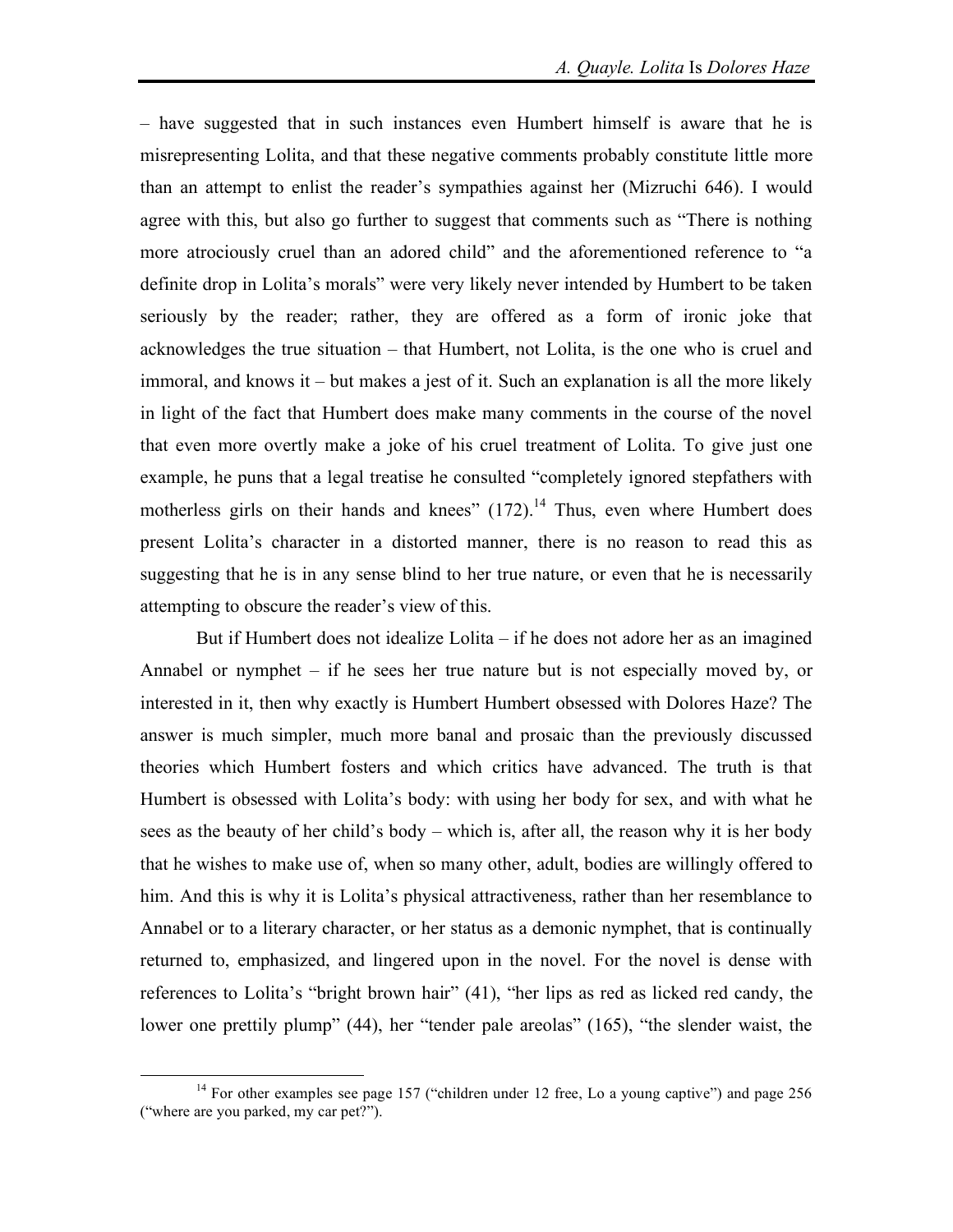apricot midriff" and "gaspingly young and adorable apricot shoulder blades" (231), "the seaside of her schoolgirl thighs" (42), "the blond down of her brown limbs" (44), and innumerable similar descriptions. Indeed, Humbert often makes mention of her beauty in a more general sense, referring to her as, for example, "my beauty and bride" (123).

Indeed, while not blind to the real girl, Humbert does reduce Lolita in the novel in the sense that he objectifies her, reducing her to the physical body. While he is well aware of Lolita's true character, emotions and desires, the only aspect of her that is absolutely central to his relationship with her is her physical body; Lolita's character and personality matter so little to him that he does not attempt to discover more about her than is immediately obvious to him, and to the extent that her emotions and desires conflict with his desire for her body, he is happy to ignore them.<sup>15</sup>

Some critics – specifically Marie Bouchet (101-14), Susan Bordo (132), David Andrews (80-1), and Philipp Schweighauser (158-68) – do emphasize Lolita's physical beauty as fundamental to Humbert's obsession with her. Indeed, Andrews and Schweighauser go further to suggest that the novel constitutes a critique of Humbert's objectifying obsession with female beauty. For example, Andrews writes of Humbert's "inability to see beyond a superficial beauty" (80), and his "selfish obsession with [Lolita's] physique" (81; see also Schweighauser 160). The arguments of Schweighauser and Andrews are, however, still problematic in a major respect: they see Humbert as blind, not only to Lolita's 'real' character and mind, but also to her 'real' body. Andrews (76) and Schweighauser (163-6), along with other critics such as Linda Kauffman (156, 163-6), Elisabeth Bronfen (375) and Dana Brand (17-20), make the argument that in Humbert's mind Lolita's body has been replaced with an insubstantial and disembodied image. Humbert's representations of Lolita as a photographic or filmic image are cited as evidence of this. In making this argument, these critics cite the line from the couch scene in which Humbert describes his masturbation as "a performance that affected her as little as if she was a photographic image rippling upon a screen" (62). Linda Kauffman is,

<sup>&</sup>lt;sup>15</sup> Interestingly, however, the novel presents the reader with an even more extreme example of objectification: that perpetrated by Clare Quilty. Quilty values those around him primarily as props in the sexual displays and orgies he stages. Indeed, he apparently cares even less for Lolita's self, beyond her physical appeal and sexual uses, than does Humbert, unceremoniously throwing her out when she refuses to perform sexual acts upon other men for his enjoyment (275-7). Perhaps Humbert's deliberate focus on Quilty's objectification of Lolita is an attempt to make himself look better by way of contrast.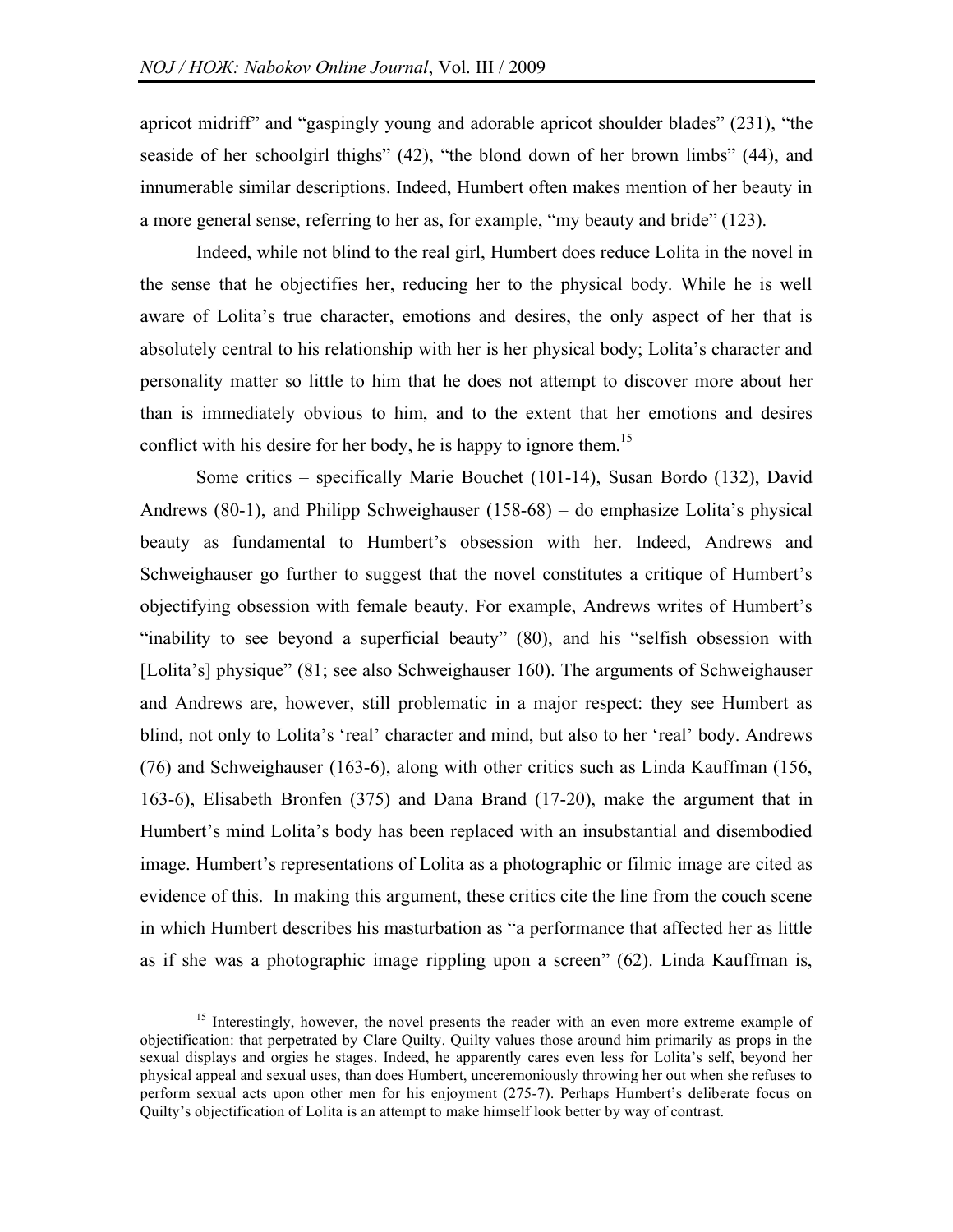again, one of the strongest proponents of this view. She writes that, "Lolita's body is absent, and Lolita is just a word" (156). Furthermore, she suggests that we as readers must "inscribe the female body" in the text, because in doing so one comes to the awareness that "Lolita is not a photographic image, or a still-life, or a freeze-frame preserved on film, but a damaged child" (164).

The majority of the critics who make the argument that Humbert has replaced Lolita's body with an idealized imagined image also suggest, either implicitly or explicitly, that the bodily beauty that Humbert so admires and obsesses over in the novel is, again, not Lolita's 'real' beauty, but rather, an image superimposed on the appearance of the 'real' girl. David Andrews makes this argument most directly and forcefully, arguing that the real child is in fact plain and "homely" – a word that Charlotte uses to describe her daughter (Nabokov 65) – and that it is only in Humbert's eyes that "Ordinary Dolores becomes what she is not: Lolita, the beautiful impression" (76; see also Couturier 35). Linda Kauffman (163), Maurice Couturier (29) and Elisabeth Bronfen (375) also suggest, more specifically, that Humbert has replaced Lolita's 'real' appearance with an image of Annabel's; for example, this is suggested in Kauffman's comment that "armed with the tattered totemic photograph of his childhood love, Annabel Leigh, he 'reincarnates' her image and superimposes it on Lolita" (163).

The argument that Humbert is unaware of Lolita's real body, seeing her as no more than an insubstantial image, is patently incorrect. Although Humbert does occasionally describe Lolita in terms of an insubstantial, disembodied photographic or cinematographic image, there is no reason to believe that he really sees her in these terms. As discussed above, Humbert's description of Lolita as like "a photographic image rippling upon a screen" in the couch scene is rendered dubious by the fact that he is at this point engaged in an attempt to convince the reader that he believed that his actions in masturbating on Lolita had not had any harmful effect on the 'real' girl. More tellingly, Humbert finds Lolita's embodied nature erotic, and thus throughout the novel provides clear indications of his awareness of her 'real' body. For example, Humbert is aroused by Lolita's bodily smells – by the "brown fragrance" (43) resulting from Lolita's lack of enthusiasm for matters of personal hygiene, and by an item of Lolita's clothing with a "faintly acrid odor in the seam" (67). Another telling scene in this regard is one in which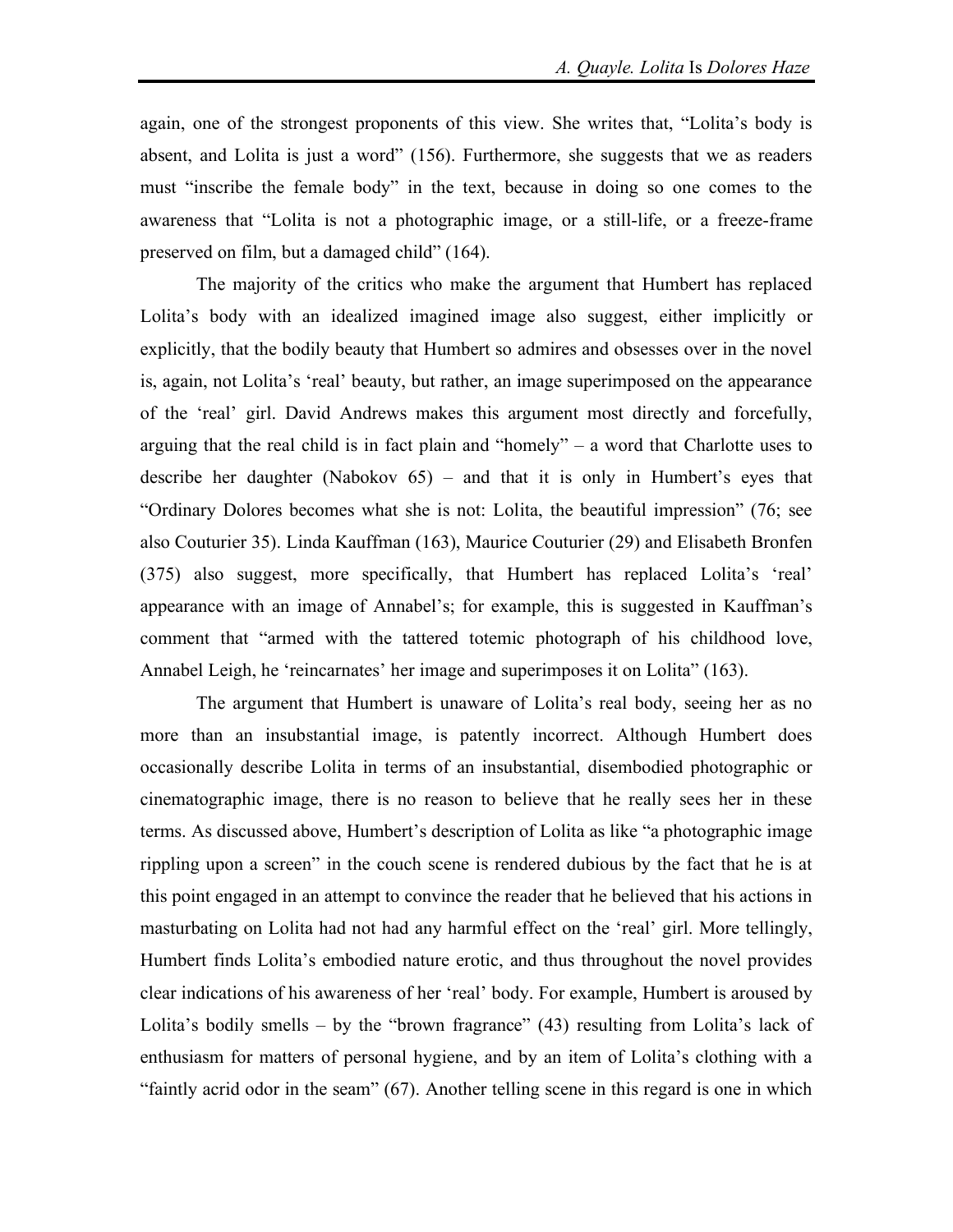Humbert finds Lolita sick with a fever, and writes, "I undressed her. Her breath was bittersweet. Her brown rose tasted of blood. She was shaking from head to toe. She complained of painful stiffness in the upper vertebrae" (240). While Humbert's behavior in this scene is particularly despicable in that he attempts to act on the sexual desire that Lolita's illness arouses in him, his attention to her fever, aches, shivering, and menstrual blood shows a high level of awareness – albeit erotically charged awareness – as to the 'reality' of her body.

Similarly, Humbert is shown to be very well aware of Lolita's very 'real' physical appearance and beauty. Certainly, Humbert initially describes Lolita's body in terms of Annabel's. However, as previously discussed, the idea that Humbert sees Lolita as a second Annabel is not supported by the novel, particularly beyond their initial meeting. However, Humbert's awareness of Lolita's 'real' appearance is demonstrated most forcefully through the fact that, as Marie Bouchet notes, throughout the novel he devotes a great deal of erotically charged attention to highly individualized details of her physical appeal (Bouchet 105, 108-9, 113). An example of a description of Lolita that dwells on small, highly individualized features reads thus: "A poet *à mes heures*, I composed a madrigal to the soot-black lashes of her pale-gray vacant eyes, to the five asymmetrical freckles of her bobbed nose, to the blond down of her brown limbs" (44). Humbert also frequently remarks on small permanent and impermanent markings on Lolita's body, such as scars (49, 234), bites (156), bruises (139, 60) and scratches and cuts (111), which he also sees as highly desirable. Some descriptions of Lolita's manner of movement also demonstrate particularly clearly Humbert's desire for, and interest in understanding and accurately representing, the precise qualities of her bodily appeal. An example is Humbert's detailed analysis, early in the novel, of her walk:

Why does the way she walks – a child, mind you, a mere child! – excite me so abominably? Analyze it. A faint suggestion of turned in toes. A kind of wiggly looseness below the knee prolonged to the end of each footfall. The ghost of a drag. Very infantile, infinitely meretricious. (41)

These examples clearly show that Humbert is not blinded, but is in fact highly attuned, to the reality of the body, and the bodily beauty, before him.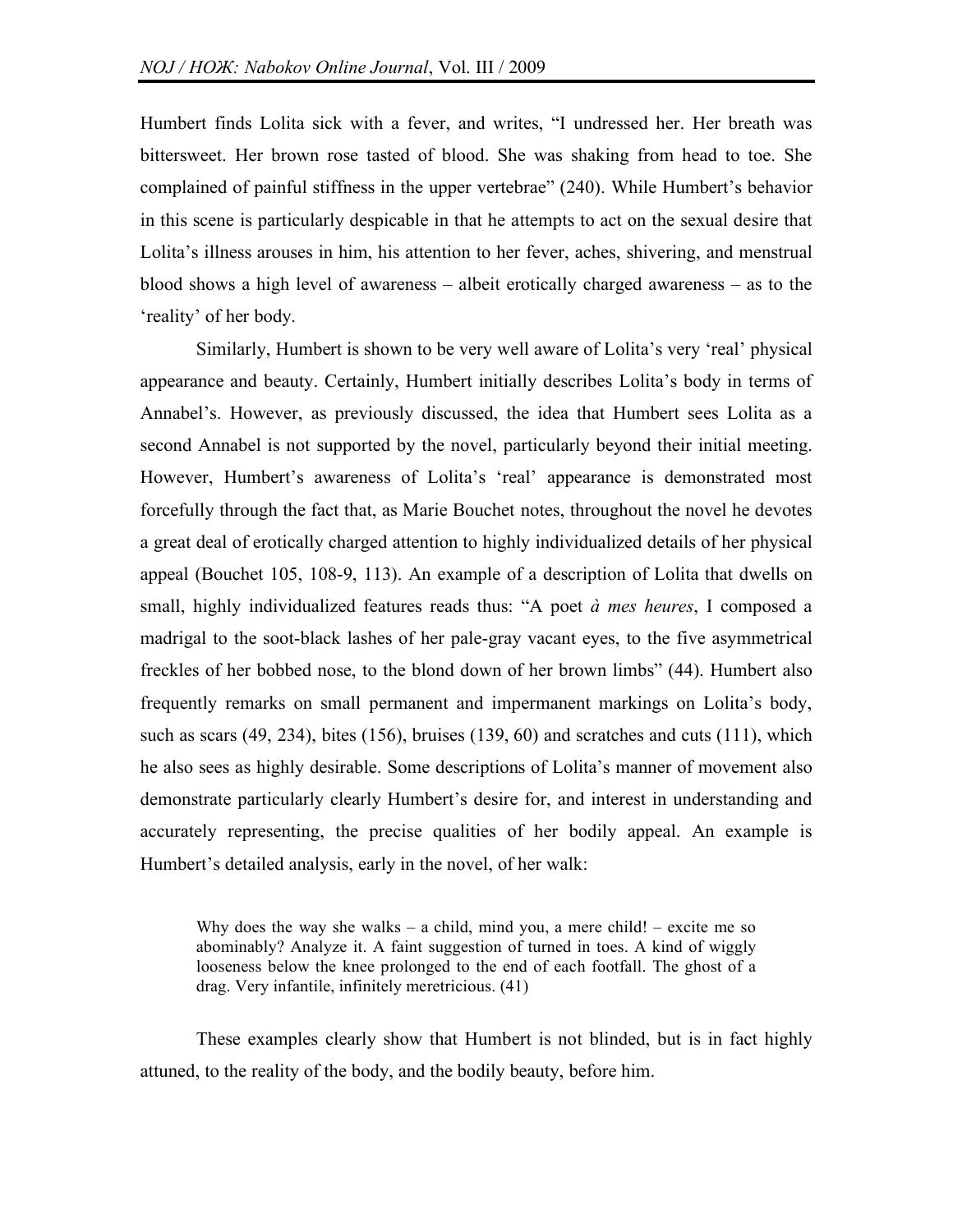This is not to say that there is absolutely no truth in the argument that Humbert idealizes Lolita's appearance. For example, in the scene in which Humbert picks Lolita up from Camp Q his imaginative idealization of her beauty means that his initial reaction upon seeing her again is one of disappointment:

She was thinner and taller, and for a second it seemed to me her face was less pretty than the mental imprint I had cherished for more than a month: her cheeks looked hollowed and too much lentigo camouflaged her rosy rustic features… But "in a wink," as the Germans say… she was my Lolita again – in fact, more of my Lolita than ever. (111; see also 180, 204)

Critics such as Bronfen (379-80) and Andrews (76) have read this as Humbert's awareness of Lolita's 'real' body and 'real' appearance momentarily intruding on his consciousness, thus demonstrating the extent of his habitual blindness to her. Here, however, Humbert has not ignored Lolita's body while it was present. Rather, it is in her absence and in his anticipation that he has built her body up to the extent that the 'real' child, whom he does see clearly, can only be a disappointment to him. Other scenes also depict Humbert seeing Lolita in a way that makes her appear suddenly less attractive than how he is accustomed to thinking of her. For example, there is a scene in which Humbert sees Lolita standing outside on a raw cold day, and muses that "her snub-nosed face… – owing perhaps to the wintry light – looked almost plain" (180). There is, however, a significant difference between this and the suggestion that Humbert has replaced Lolita with an imagined image that blinds him to her 'real' body or her 'real' beauty.

I have argued then, that Humbert is aware of the 'real' Lolita and her 'real' body, and that this awareness is central to his memoir and to Nabokov's text. Why, however, is this awareness so significant? Firstly, to see Humbert as blind to the 'real' Lolita, obsessed instead with a product of his imagination, is to frame his actions in relatively lofty or elevated terms. Although the common critical trend is to condemn Humbert's obsession with his own creation, viewing it as his crime in the novel, this nonetheless has the effect of obscuring a far more brutal and less palatable crime – the callous rape and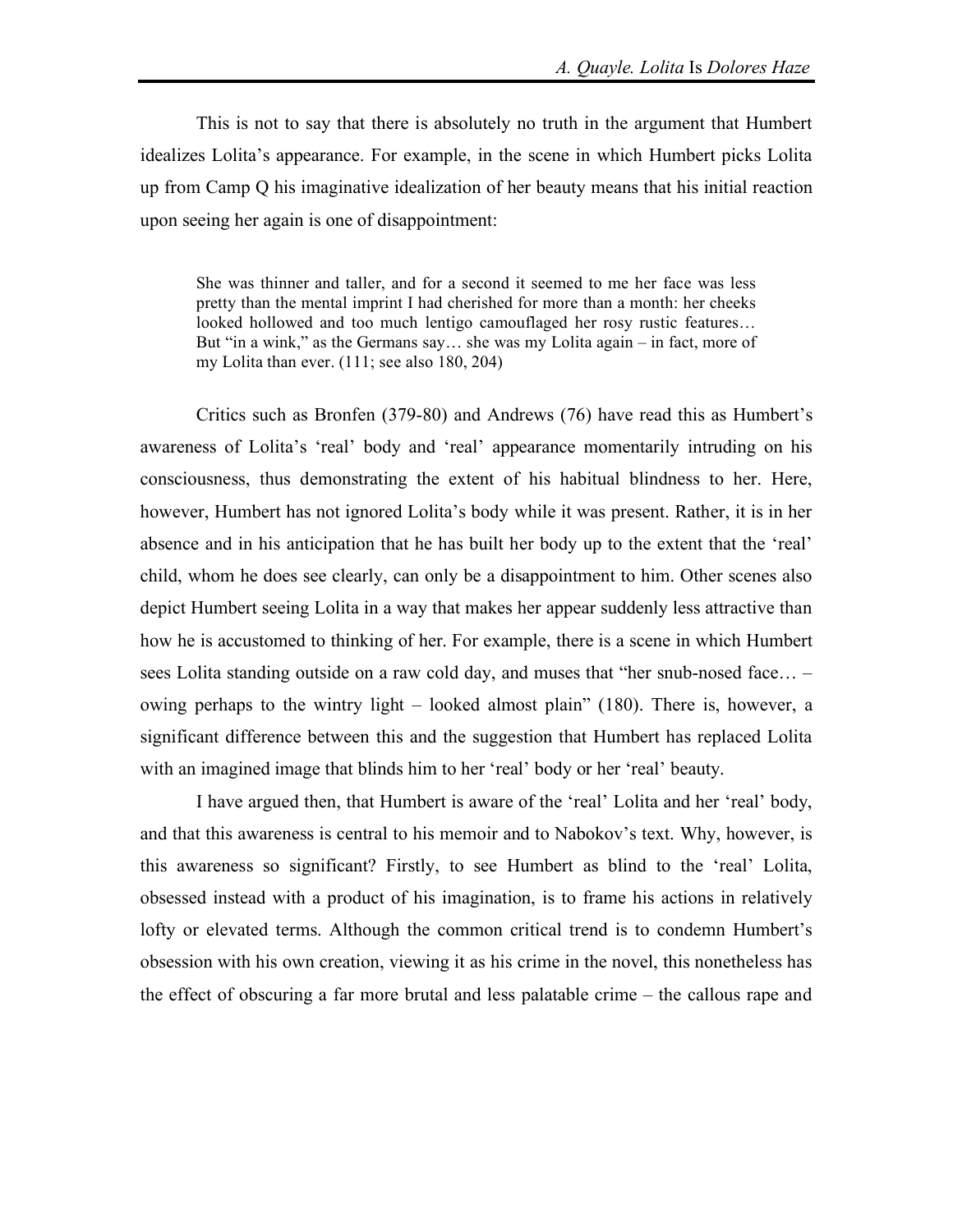abuse of a little girl, in full awareness of both her 'real' self, and the suffering she is experiencing.<sup>16</sup>

Secondly, recognizing Humbert's awareness of the 'real' little girl and her 'real' body enables us to see more clearly Nabokov's 'moral stance' in writing the novel. Contrary to David Andrews's claims (90), *Lolita* is very much and very centrally a novel about pedophilia and child abuse. To see this, however, it is necessary to recognize that Humbert's primary crime in the novel is not that he allows his imagination to replace reality, but rather that he deliberately rapes Lolita. Furthermore, the fact that Humbert is aware of Lolita's 'real' feelings, emotions and reactions enables him to include them in his story, and I have argued that he indeed makes them central to his narrative. And it is in large measure through Humbert's detailed presentation of the distress and suffering caused to Lolita by his actions that the novel advances its moral message on pedophilia. A similar point can be made about the presence of Lolita's 'real' body in the text. Although there are few explicit sex scenes in the novel, the fact that Humbert presents the reader with a detailed account of the 'reality' of the girl's body, including, at different points, the 'reality' of her body hurt, bleeding, cold or sick (167, 198, 239-40), encourages the reader to imagine the brutal physicality of the act of rape that has been inflicted upon it. Thus, again, it is through Humbert's awareness of the 'real' Lolita that Nabokov advances his 'moral message' on pedophilia.

Attentiveness to Humbert's awareness of the 'real' Lolita also illuminates another 'moral message' in the novel. I have argued that Humbert is obsessed, not with an imagined, poetic vision of Lolita, but rather with her body and appearance. Humbert objectifies Lolita, largely reducing her to her physical appeal, and through showing the harm caused to Lolita by Humbert's treatment of her, the novel constitutes a comment on the dangers of, and the moral turpitude of, objectification. As discussed, Philipp

<sup>&</sup>lt;sup>16</sup> Peter Rabinowitz's recent work "Lolita: Solipsized or Sodomized?" constitutes something of an exception to this. Rabinowitz writes that Humbert does indeed 'solipsize' Lolita. However, he avoids placing Humbert's actions in a positive light as 'artistic' – he presents Humbert as solipsizing Lolita, not by replacing her with an imagined image, but rather by ignoring her true character, emotions and states of mind to the extent that "she's been so deprived of subjecthood and agency that, for him, she only exists as an object in his own mind" (335). Further, Rabinowitz takes care not to obscure the crime of rape. Indeed, he takes exception to the fact that in a "verbal sleight of hand" Humbert presents himself a 'solipsist' rather than a 'sodomist,' thereby obscuring the fact that he is both (335). Thus, while I feel that Rabinowitz is mistaken is suggesting that Humbert 'solipsizes' Lolita, he does not in every respect fall into the same traps as other critics.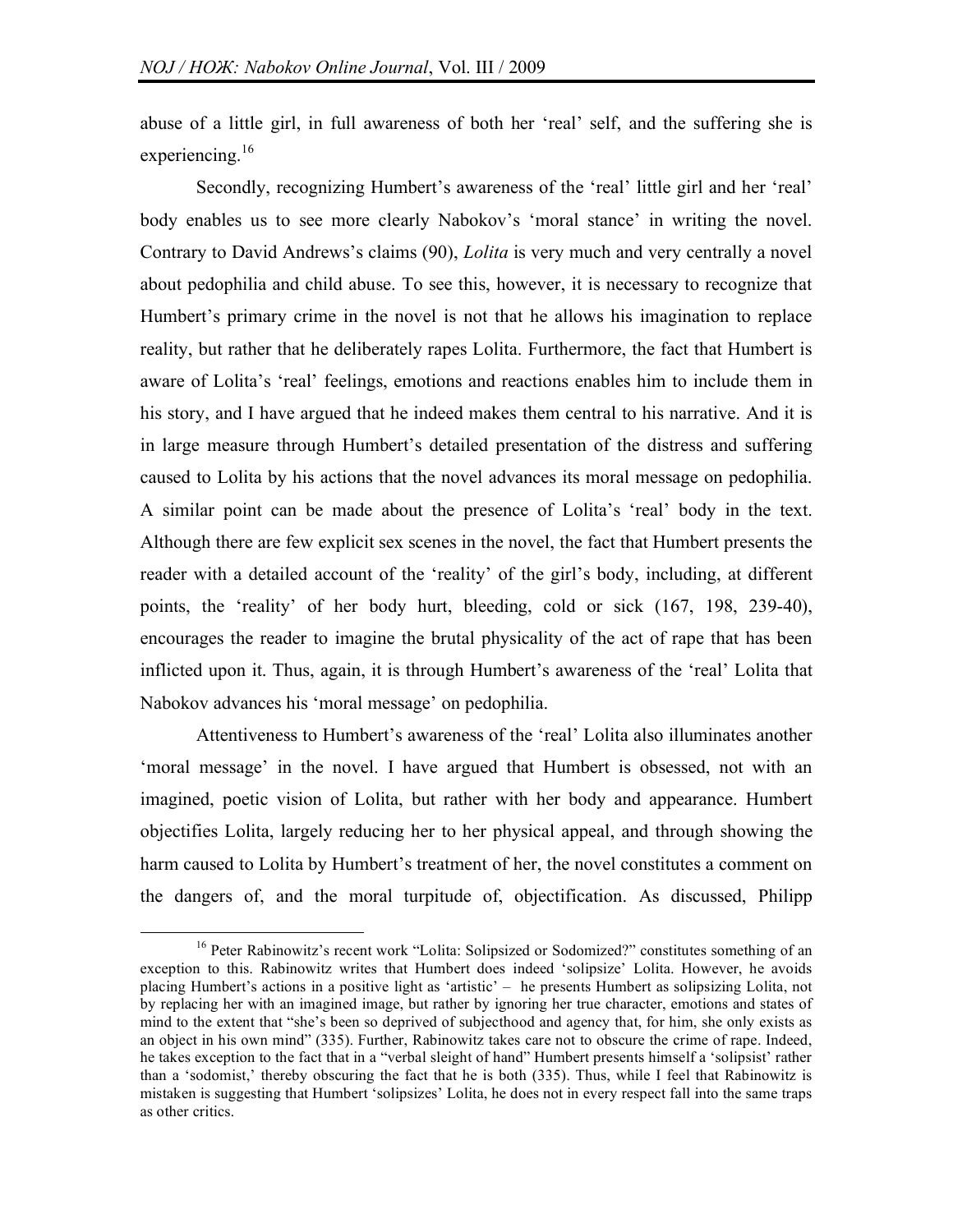Schweighauser and David Andrews also read the novel as a comment on the dangers of objectification, but claim that Humbert is obsessed not with Lolita's 'real' body and beauty, but rather with an imagined image of her. However, to see Humbert's obsession in any other terms than as a prosaic interest in Lolita's 'real' physical appeal obscures the novel's highly socially relevant comment on the commonplace act of reducing women to their real physical beauty.

Finally, the fact that Humbert's awareness of the 'real' Lolita means that he can and does make the 'real' girl central to his narrative is significant in itself. For it has been argued that even if *Lolita* takes a strong moral stance regarding Humbert's treatment of Lolita, with Nabokov cleverly and subtly showing the pain and harm that Humbert's actions have caused the girl by having her voice break through Humbert's narrative, the novel is nonetheless problematic in that it remains fundamentally Humbert's story. For example, James Phelan argues that, in spite of its moral stance, *Lolita* is troubling in that it "subordinates Dolores and her pain to Humbert and his concerns" ("Living" 130; see also Kauffman 157). To recognize the extent to which Lolita – both her mind and her body – is present in the text is to recognize Nabokov's effort to ensure that, in spite of the fact that her story is told by Humbert, Lolita had a strong presence and a clear voice in the text.

This brings me to my final point. I have argued against the idea that the novel's central moral theme is one that relates specifically to art; that the major moral message of the novel pertains to the dangers of reducing people through the artistic imagination. However, critics are perhaps not entirely mistaken in their claim that *Lolita* constitutes a critical comment on the morality of art and the high art tradition. Although the Lolita that Humbert experiences within the novel is not an artistic creation, in writing the narrative he does of course create an artistic representation of her – one that objectifies her. The tendency to reduce women to the sexualized physical appearance is generally more closely associated with popular culture. Humbert himself implicitly registers this link between popular culture and objectification in the novel in noting, for example, that Lolita tends to see him, in the way that she has learned from Hollywood and film magazines, only in terms of "a great big handsome hunk of movieland manhood" (39). However, critics have noted ways in which the novel, in spite of Humbert's and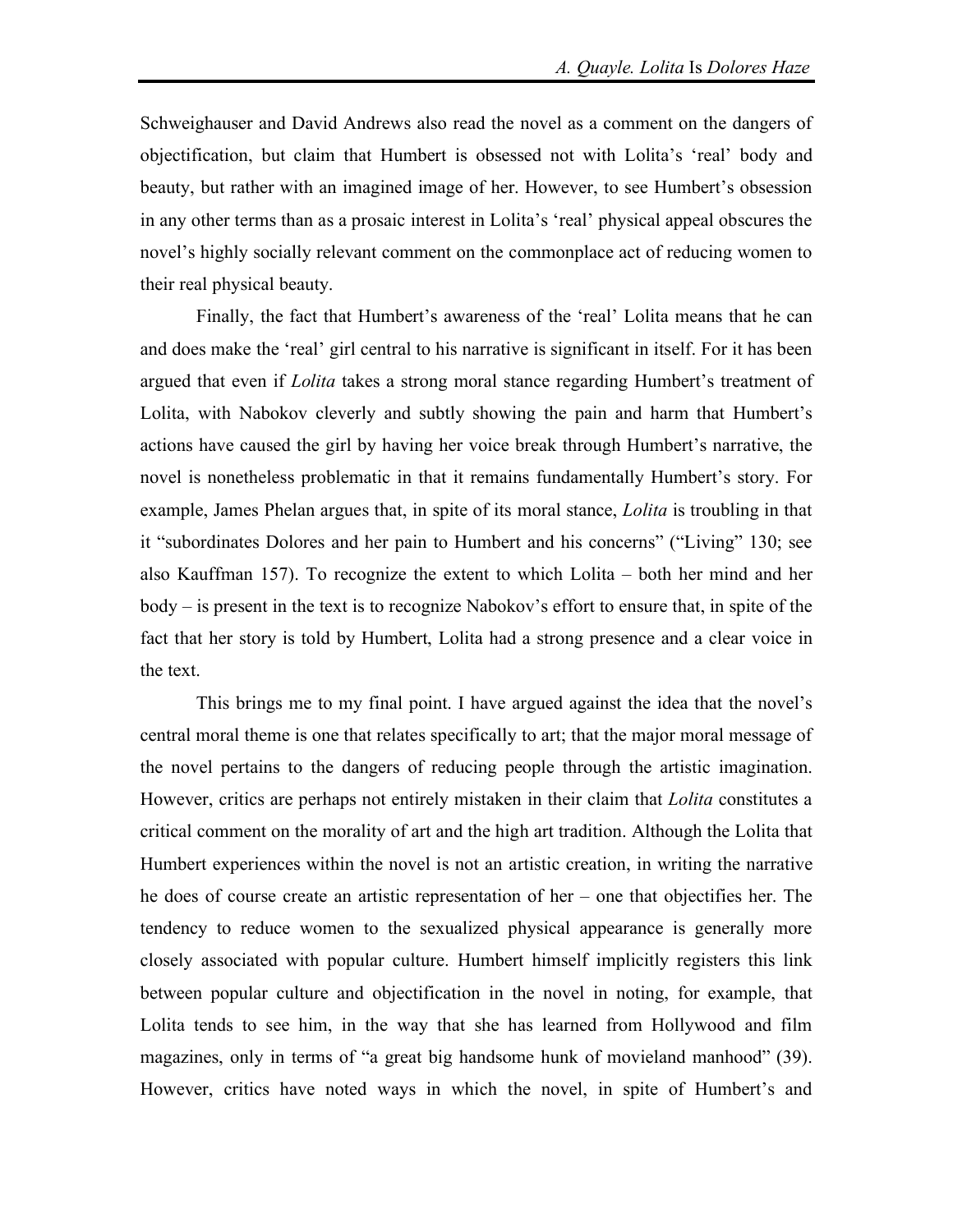Nabokov's professed privileging of high culture over popular culture, draws attention to the ways in which the two can function in similar ways and to similar ends, both positive and negative (see Stringer-Hye 155; Nyegaard 358-9; Giles 57). Thus I would suggest that the novel draws attention to the fact that high culture, like low culture, can be implicated in the reduction of human beings to the sexualized, objectified, physical appearance.<sup>17</sup>

## *CONCLUSION*

Humbert is not, therefore, blind to the 'real' Lolita or to her 'real' body. To suggest that he is, or to suggest that the major moral message of the text relates to the culpability of ignoring the real world or overriding it with the artistic product of one's imagination, obscures many important aspects of *Lolita*. It obscures not only the 'real' Lolita as very present in the text, but also Humbert's moral culpability in relation to her, and Nabokov's moral message on pedophilia. It also obscures Humbert's obsession with Lolita's body, his 'objectification' of the girl, and, thus, the text's highly socially relevant ethical stance with regard to the 'objectification' of women. Nonetheless, Nabokov's *Lolita* does function as a comment on the way in which women can be, and have been, 'objectified' within the high art tradition, and to this extent critics are perhaps correct in reading *Lolita* as Nabokov's lament for the lack of "curiosity, tenderness, kindness, [and] ecstasy" (Nabokov 315) in art.

 $17$  It is interesting to note in relation to this that one of the literary forerunners to whom Humbert most frequently refers is Petrarch, who is best known for his use of the blazon form, with its excessively abstracted focus on the physical appearance.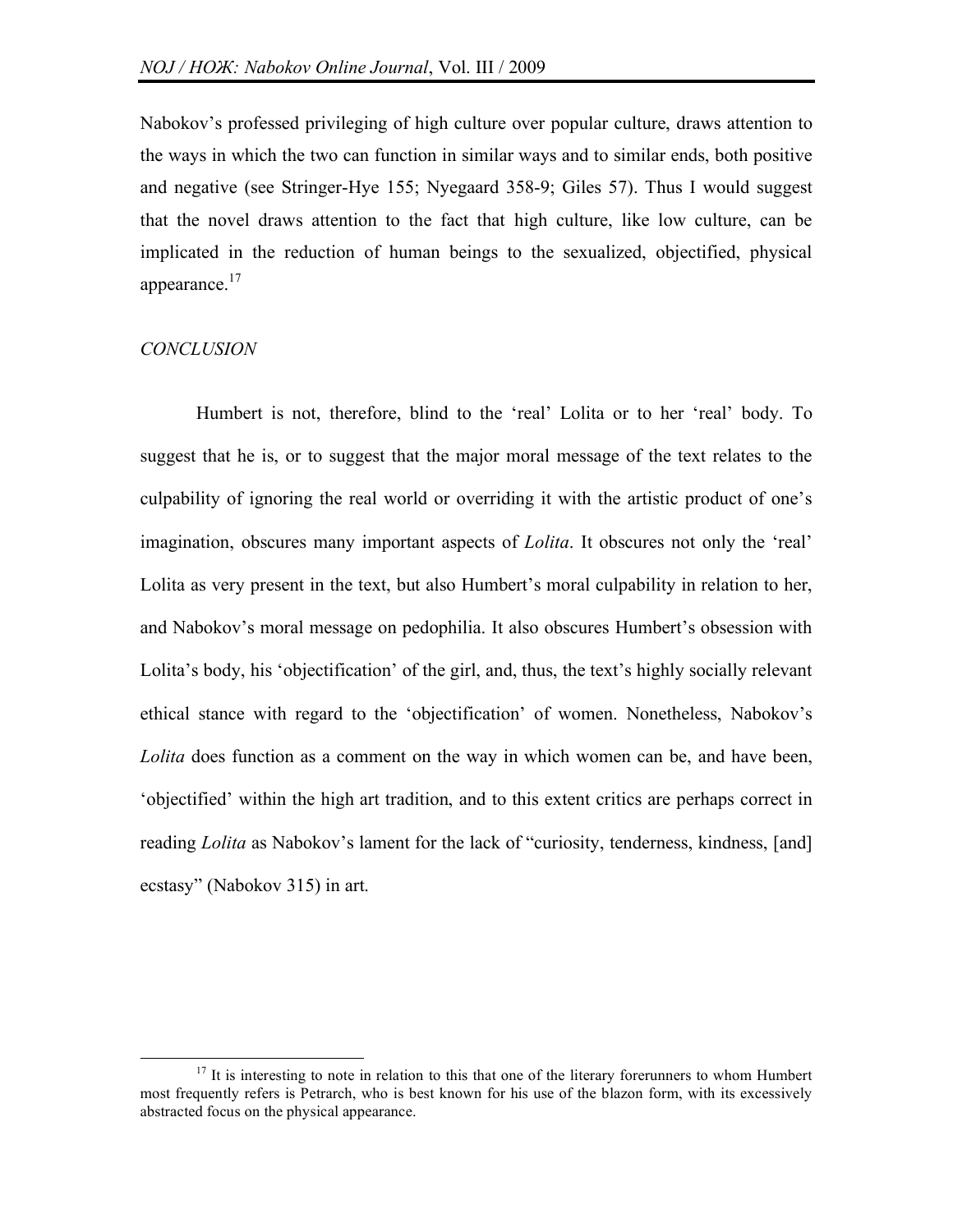## **REFERENCES**

Alexandrov, Vladimir. "Lolita." *Lolita*. Ed. Harold Bloom. New York: Chelsea House, 1993. 169-93.

Andrews, David. *Aestheticism, Nabokov, and Lolita*. Lewiston, NY: Mellen Press, 1999.

- Bordo, Susan. "The Moral Content of Nabokov's Lolita." *Aesthetic Subjects*. Eds. Pamela Matthews and David McWhirter. Minneapolis, MN: University of Minnesota Press, 2003. 125-52.
- Bouchet, Marie. "The Details of Desire: From Dolores on the Dotted Line to Dotted Dolores." *Nabokov Studies* 9 (2005): 101-14.
- Brand, Dana. "The Interaction of Aestheticism and American Consumer Culture in Nabokov's Lolita." *Modern Language Studies* 17.2 (Spring 1987): 14-21.
- Bronfen, Elisabeth. *Over Her Dead Body: Death, Femininity and the Aesthetic*. Manchester: Manchester University Press, 1992.
- Clegg, Christine, ed. *Vladimir Nabokov, Lolita: A Reader's Guide to Essential Criticism*. Duxford: Icon, 2000.
- Couturier, Maurice. "Narcissism and Demand in *Lolita*." *Nabokov Studies* 9 (2005): 19-46.
- Giles, Paul. "Virtual Eden: Lolita, Pornography, and the Perversions of American Studies." *Journal of American Studies* 34.1 (April 2000): 41-66.
- Glynn, Michael. "'The Word Is Not a Shadow. The Word Is a Thing': Nabokov as Anti-Symbolist." *European Journal of American Culture* 25.1 (2006): 3-30.
- Goldman, Eric. "'Knowing' Lolita: Sexual Deviance and Normality in Nabokov's *Lolita*." *Nabokov Studies* 8 (2004): 87-104.
- Haegert, John. "Artist in Exile: The Americanization of Humbert Humbert." *Vladimir Nabokov's Lolita: A Casebook*. Ed. Ellen Pifer. Oxford: Oxford University Press, 2003. 137-53.
- Herbold, Sarah. "'I Have Camouflaged Everything, My Love': *Lolita* and the Woman Reader." *Nabokov Studies* 5 (1998/99): 71-98.
- Jacobs, Karen. *The Eye's Mind: Literary Modernism and Visual Culture*. Ithaca, NY: Cornell University Press, 2000.
- Jenkins, Jennifer. "Searching High and Lo: Unholy Quests for Lolita." *Twentieth Century Literature* 51.2 (Summer 2005): 210-43.
- Kauffman, Linda. "Framing *Lolita*: Is There a Woman in the Text?" *Lolita*. Ed. Harold Bloom. New York: Chelsea House, 1993. 149-68.
- Maddox, Lucy. *Nabokov's Novels in English*. London: University of Georgia Press, 1983.
- Marcus, Amit. "The Self-Deceptive and the Other-Deceptive Narrating Character: The Case of *Lolita*." *Style* 39.2 (2005): 187-205.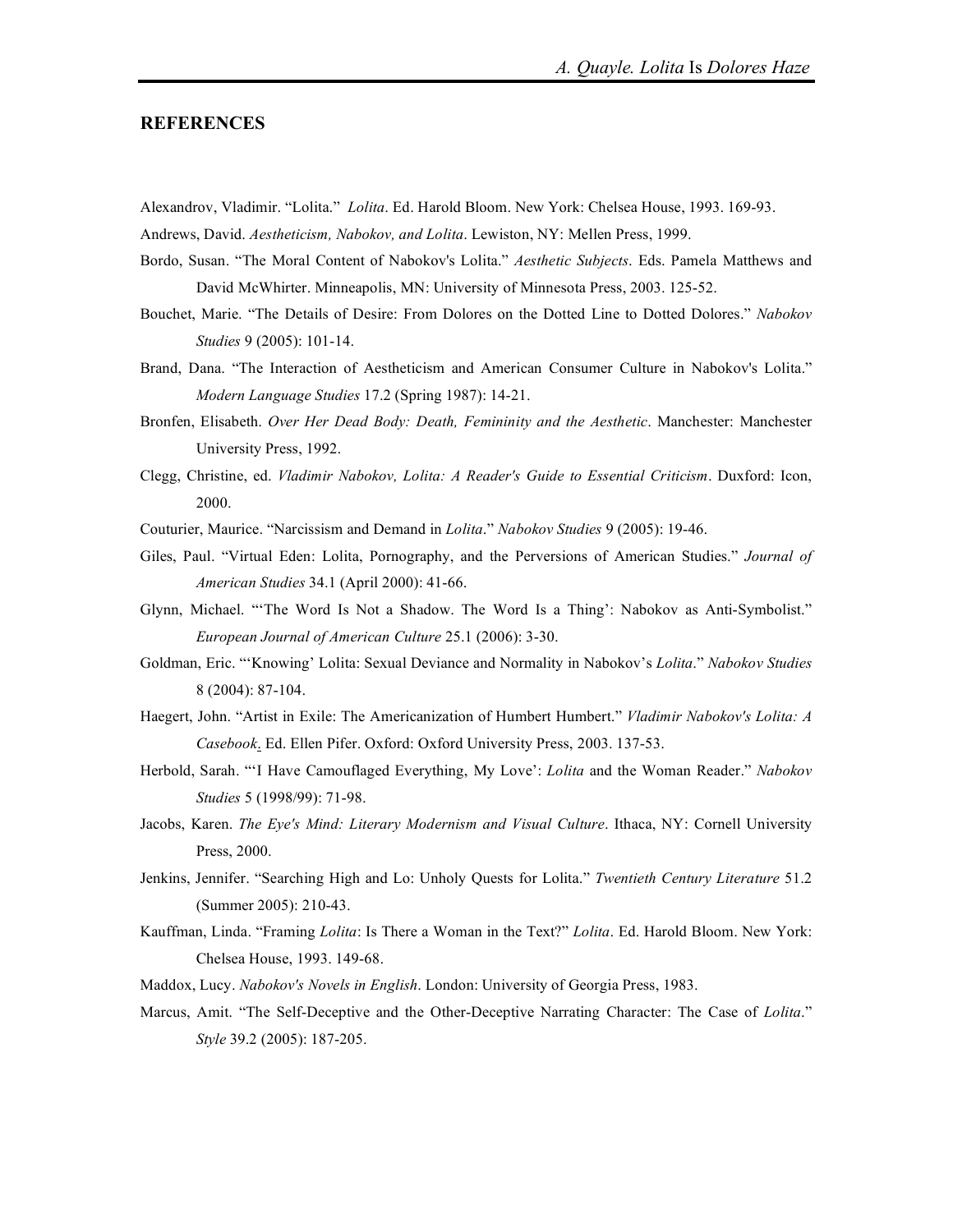McCracken, Timothy. "Lolita Talks Back: Giving Voice to the Object." *He Said, She Says: An Rsvp to the Male Text*. Eds. Mica Howe and Sarah Appleton Aguiar. Madison, NJ; London: Fairleigh Dickinson University Press, 2001. 128-42.

Mizruchi, Susan. "*Lolita* in History." *American Literature* 75.3 (2003): 629-52.

- Moore, Anthony. "How Unreliable Is Humbert in *Lolita*?" *Journal of Modern Literature* 25.1 (Fall 2001): 71-80.
- Moore, Tony. "Seeing through Humbert: Focussing on the Feminist Sympathy in Lolita." *Discourse and Ideology in Nabokov's Prose*. Ed. David Larmour. London: Routledge, 2002. 91-110.
- Nabokov, Vladimir. *Lolita*. London: Penguin Books,1995.
- Nyegaard, Ole. "Poshlust and High Art: A Reading of Nabokov's Aesthetics." *Orbis Litterarum* 59.5 (2004): 341-65.
- Olsen, Lance. *Lolita: A Janus Text*. New York: Twayne Publishers, 1995.
- Patnoe, Elizabeth. "Discourse, Ideology, and Hegemony: The Double Dramas in and around *Lolita*." *Discourse and Ideology in Nabokov's Prose*. Ed. David Larmour. London: Routledge, 2002. 111- 36.
- Phelan, James. "Estranging Unreliability, Bonding Unreliability, and the Ethics of *Lolita*." *Narrative* 15.2 (2007): 222-38.
- Phelan, James. *Living to Tell About It: A Rhetoric of Ethics and Character Narration*. Ithaca, NY: Cornell University Press, 2005.
- Pifer, Ellen. *Nabokov and the Novel*. Cambridge, Mass.: Harvard University Press, 1980.
- Rabinowitz, Peter. "Lolita: Solipsized or Sodomized; or, against Abstraction in General." *A Companion to Rhetoric and Rhetorical Criticism*. Eds. Walter Jost and Wendy Olmsted: Blackwell Publishing, 2004.
- Rampton, David. *Vladimir Nabokov*. Basingstoke, England: Macmillan Press, 1993.
- Rorty, Richard. *Contingency, Irony, Solidarity*. Cambridge: Cambridge University Press, 1989.
- Roy, Cody. "A Hazing of 1950s American Sexuality: Flannery O'connor's Wise Blood and Vladimir Nabokov's *Lolita*." *Flannery O'Connor Review* 1 (2001-2002): 87-92.
- Schweighauser, Philipp "'Love at First Sight, at Last Sight, at Ever and Ever Sight': Scrutinizing Lolita's Body." *Zeitschrift für Anglistik und Amerikanistik* 48.2 (2000): 158-68.
- Stringer-Hye, Suellen. "Vladimir Nabokov and Popular Culture." *Discourse and Ideology in Nabokov's Prose*. Ed. David Larmour. London and New York: Routledge, 2002. 150-59.
- Toker, Leona. *Nabokov: The Mystery of Literary Structures*. Ithaca; London: Cornell University Press, 1989.
- Watts, Sarah Miles. "Lolita: Fiction into Films without Fantasy." *Literature/Film Quarterly* 29.4 (2001): 297-302.
- Whiting, Frederick. "'The Strange Particularity of the Lover's Preference': Pedophilia, Pornography, and the Anatomy on Monstrosity in Lolita." *American Literature* 70.4 (December 1998): 833-62.